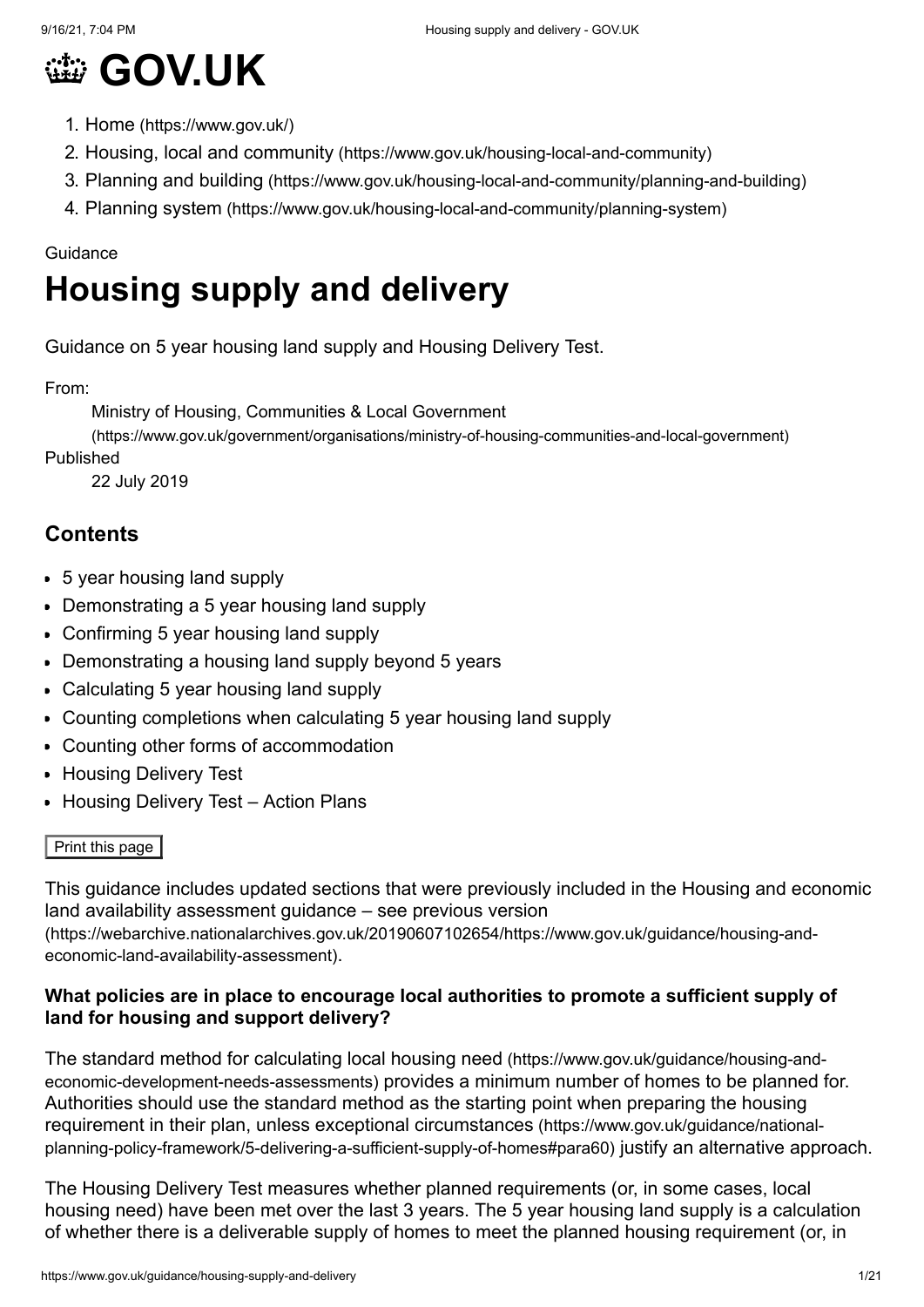some circumstances, local housing need) over the next 5 years.

Paragraph: 001 Reference ID: 68-001-20190722

Revision date: 22 July 2019

#### <span id="page-1-0"></span>**5 year housing land supply**

#### **What is a 5 year land supply?**

[A 5 year land supply is a supply of specific deliverable](https://www.gov.uk/guidance/national-planning-policy-framework/annex-2-glossary#deliverable) (https://www.gov.uk/guidance/national-planningpolicy-framework/annex-2-glossary#deliverable) sites sufficient to provide 5 years' worth of housing (and [appropriate buffer\) against a housing requirement](https://www.gov.uk/guidance/national-planning-policy-framework/5-delivering-a-sufficient-supply-of-homes#para73) (https://www.gov.uk/guidance/national-planning-policyframework/5-delivering-a-sufficient-supply-of-homes#para73) set out in adopted strategic policies, or against a local housing need figure, using the standard method, as appropriate in accordance with paragraph 73 of the National Planning Policy Framework.

Paragraph: 002 Reference ID: 68-002-20190722

Revision date: 22 July 2019

#### **What is the purpose of the 5 year housing land supply?**

The purpose of the 5 year housing land supply is to provide an indication of whether there are sufficient sites available to meet the housing requirement set out in adopted strategic policies for the next 5 years. Where strategic policies are more than 5 years old, or have been reviewed and found in need of updating, local housing need calculated using the standard method should be used in place of the housing requirement.

Paragraph: 003 Reference ID: 68-003-20190722

Revision date: 22 July 2019

#### <span id="page-1-1"></span>**Demonstrating a 5 year housing land supply**

#### **How can an authority demonstrate a 5 year supply of deliverable housing sites?**

In plan-making, strategic policies should identify a 5 year housing land supply from the intended date of adoption of the plan.

For decision-taking purposes, an authority will need to be able to demonstrate a 5 year housing land supply when dealing with applications and appeals. They can do this in one of two ways:

- using the latest available evidence such as a Strategic Housing Land Availability Assessment (SHLAA), Housing and Economic Land Availability Assessment (HELAA), or an Authority Monitoring Report (AMR);
- ['confirming'](#page-3-0) the 5 year land supply using a recently adopted plan or through a subsequent annual position statement (as set out in paragraph 74 of the National Planning Policy Framework).

Paragraph: 004 Reference ID: 68-004-20190722

Revision date: 22 July 2019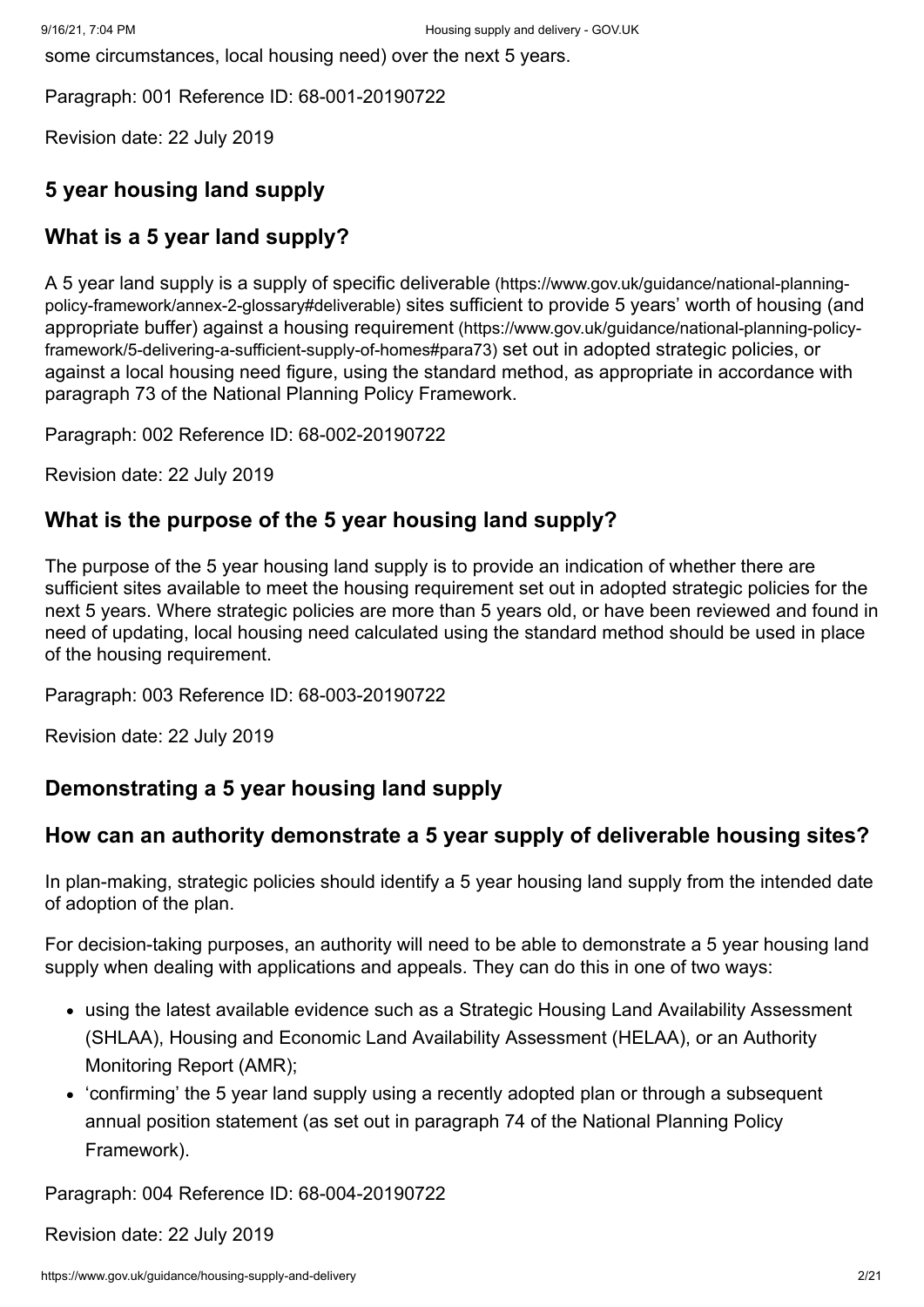#### <span id="page-2-0"></span>**What housing requirement figure should authorities use when calculating their 5 year housing land supply?**

Housing requirement figures identified in adopted strategic housing policies should be used for calculating the 5 year housing land supply figure where:

- the plan was adopted in the last 5 years, or
- the strategic housing policies have been reviewed within the last 5 years and found not to need updating.

In other circumstances the 5 year housing land supply will be measured against the area's local housing need calculated using the standard method.

Paragraph: 005 Reference ID: 68-005-20190722

Revision date: 22 July 2019

#### **Which strategic housing policies are used to calculate the 5 year housing land supply where there is more than one strategic housing requirement policy for an area?**

Where there is a conflict between adopted strategic housing requirement policies (for example if a new spatial development strategy supersedes an adopted local plan), the most recently adopted policies will need to be used for the purposes of calculating 5 year housing land supply, in accordance with Section38 (5) of the Planning and Compulsory Purchase Act 2004.

Paragraph: 006 Reference ID: 68-006-20190722

Revision date: 22 July 2019

#### **What constitutes a 'deliverable' housing site in the context of plan-making and decision-taking?**

In order to demonstrate 5 years' worth of deliverable housing sites, robust, up to date evidence [needs to be available to support the preparation of strategic policies and planning decisions. Annex 2](https://www.gov.uk/guidance/national-planning-policy-framework/annex-2-glossary#deliverable) of the National Planning Policy Framework (https://www.gov.uk/guidance/national-planning-policyframework/annex-2-glossary#deliverable) defines a deliverable site. As well as sites which are considered to be deliverable in principle, this definition also sets out the sites which would require further evidence to be considered deliverable, namely those which:

- have outline planning permission for major development;
- are allocated in a development plan:
- have a grant of permission in principle; or
- are identified on a brownfield register.

Such evidence, to demonstrate deliverability, may include:

current planning status – for example, on larger scale sites with outline or hybrid permission how much progress has been made towards approving reserved matters, or whether these link to a planning performance agreement that sets out the timescale for approval of reserved matters applications and discharge of conditions;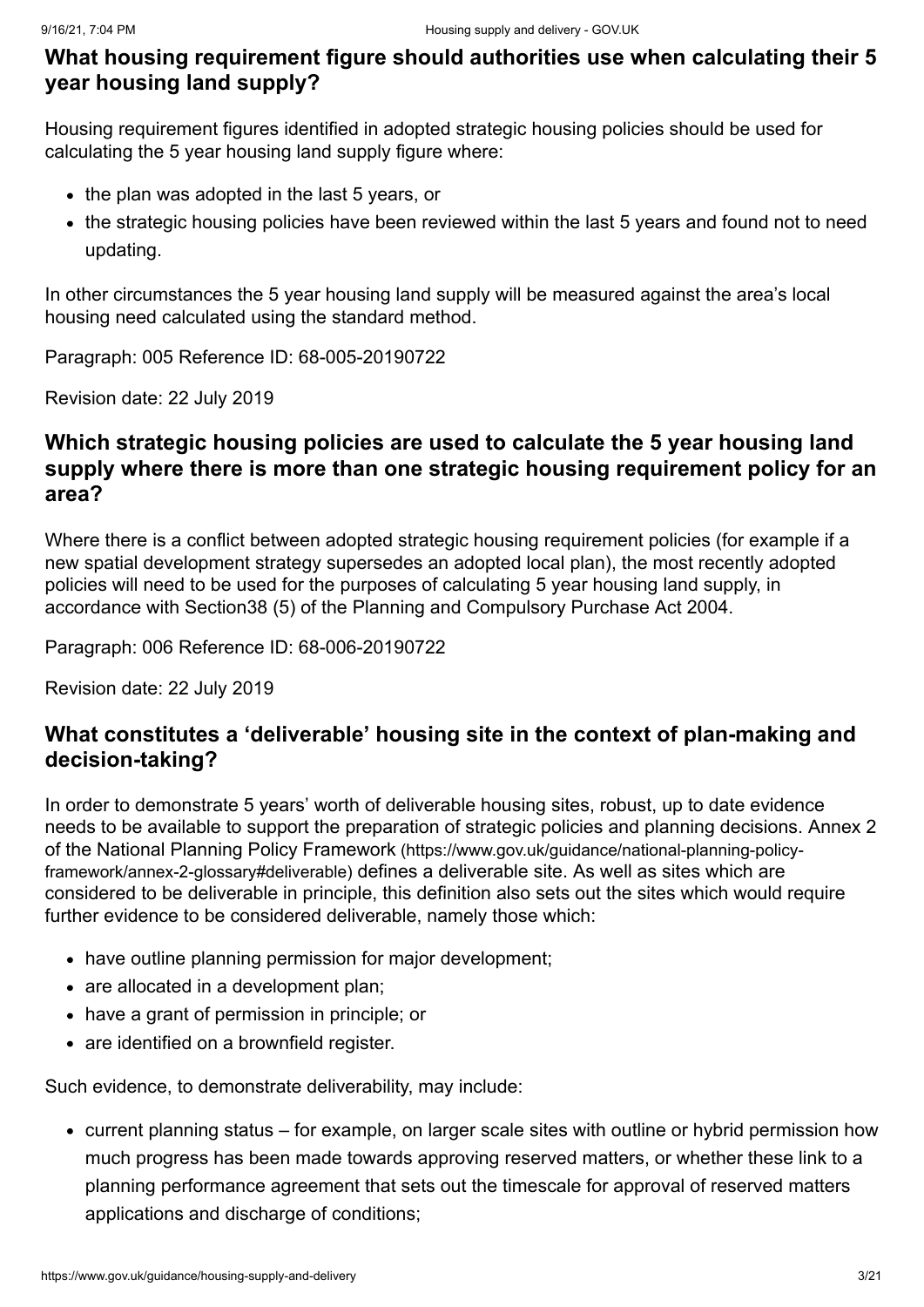- firm progress being made towards the submission of an application for example, a written agreement between the local planning authority and the site developer(s) which confirms the developers' delivery intentions and anticipated start and build-out rates;
- firm progress with site assessment work; or
- clear relevant information about site viability, ownership constraints or infrastructure provision, such as successful participation in bids for large-scale infrastructure funding or other similar projects.

[Plan-makers can use the Housing and Economic Land Availability Assessment](https://www.gov.uk/guidance/housing-and-economic-land-availability-assessment) (https://www.gov.uk/guidance/housing-and-economic-land-availability-assessment) in demonstrating the deliverability of sites.

Paragraph: 007 Reference ID: 68-007-20190722

Revision date: 22 July 2019

#### **What happens if an authority cannot demonstrate a 5 year housing land supply?**

In plan-making, the Inspector examining the plan will test the evidence to ensure that the 5 year housing land supply identified in strategic policies is sound. If it is not, wherever possible the Inspector will recommend main modifications to the plan to ensure that the plan identifies a 5 year housing land supply from its date of adoption. In decision-taking, if an authority cannot demonstrate a 5 year housing land supply, including any appropriate buffer, the presumption in favour of sustainable [development will apply, as set out in paragraph 11d of the National Planning Policy Framework](https://www.gov.uk/guidance/national-planning-policy-framework/2-achieving-sustainable-development#para011) (https://www.gov.uk/guidance/national-planning-policy-framework/2-achieving-sustainabledevelopment#para011).

Paragraph: 008 Reference ID: 68-008-20190722

Revision date: 22 July 2019

#### <span id="page-3-0"></span>**Confirming 5 year housing land supply**

#### **How can authorities confirm their 5 year housing land supply?**

When local planning authorities wish to confirm their 5 year housing land supply position once in a [given year they can do so either through a recently adopted plan or by using a subsequent annual](https://www.gov.uk/guidance/national-planning-policy-framework/annex-2-glossary#annualposition) position statement (https://www.gov.uk/guidance/national-planning-policy-framework/annex-2 glossary#annualposition).

Paragraph: 009 Reference ID: 68-009-20190722

Revision date: 22 July 2019

#### **How can a 5 year housing land supply be confirmed as part of the examination of plan policies?**

The examination will include consideration of the deliverability of sites to meet a 5 year supply, in a way that cannot be replicated in the course of determining individual applications and appeals where only the applicant's / appellant's evidence is likely to be presented to contest an authority's position.

When confirming their supply through this process, local planning authorities will need to: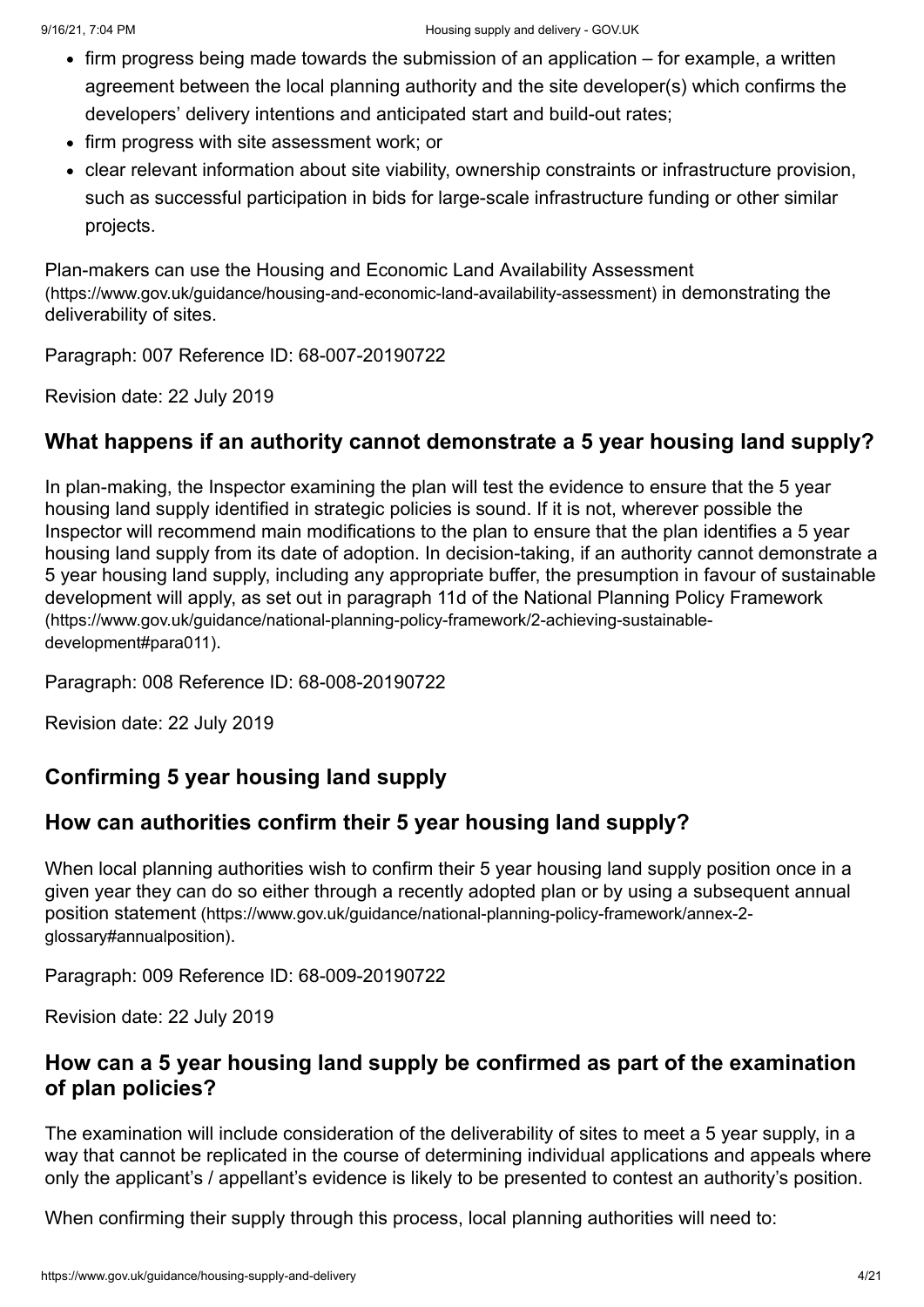- be clear that they are seeking to confirm the existence of a 5 year supply as part of the planmaking process, and engage with developers and others with an interest in housing delivery (as set out in Paragraph 74a of the Framework (https://www.gov.uk/guidance/national-planning-policy[framework/5-delivering-a-sufficient-supply-of-homes#para74\)](https://www.gov.uk/guidance/national-planning-policy-framework/5-delivering-a-sufficient-supply-of-homes#para74)), at draft plan publication (Regulation 19) stage.
- apply a minimum 10% buffer to their housing requirement to account for potential fluctuations in the market over the year and ensure their 5 year land supply is sufficiently flexible and robust. Where the [Housing Delivery Test](#page-13-0) indicates that delivery has fallen below 85% of the requirement, a 20% buffer should be added instead.

Following the examination, the Inspector's report will provide recommendations in relation to the land supply and will enable the authority, where the authority accepts the recommendations, to confirm [they have a 5 year land supply in a recently adopted plan](https://www.gov.uk/guidance/national-planning-policy-framework/5-delivering-a-sufficient-supply-of-homes#fnref:39) (https://www.gov.uk/guidance/national-planningpolicy-framework/5-delivering-a-sufficient-supply-of-homes#fnref:39).

Paragraph: 010 Reference ID: 68-010-20190722

Revision date: 22 July 2019

#### **Can 'recently adopted plans' adopted under the 2012 Framework be used to confirm a 5 year land supply?**

Plans that have been recently adopted (as defined by footnote 38 of the Framework) can benefit from confirming their 5 year housing land supply through an annual position statement, including those adopted under the 2012 Framework.

Authorities should be aware that sites counted as part of the supply will need to be assessed under the definition of 'deliverable' [\(https://www.gov.uk/guidance/national-planning-policy-framework/annex-2](https://www.gov.uk/guidance/national-planning-policy-framework/annex-2-glossary#deliverable) glossary#deliverable) set out in the revised National Planning Policy Framework.

Paragraph: 011 Reference ID: 68-011-20190722

Revision date: 22 July 2019

#### **How is a 5 year housing land supply confirmed through an annual position statement?**

[Where a local planning authority has a recently adopted plan \(as set out in the the National Planning](https://www.gov.uk/guidance/national-planning-policy-framework/5-delivering-a-sufficient-supply-of-homes#fn:38) Policy Framework (https://www.gov.uk/guidance/national-planning-policy-framework/5-delivering-a-sufficientsupply-of-homes#fn:38)[\) and wishes to confirm their 5 year land supply position through an annual](https://www.gov.uk/guidance/national-planning-policy-framework/annex-2-glossary#annualposition) position statement (https://www.gov.uk/guidance/national-planning-policy-framework/annex-2 glossary#annualposition), they will need to advise the Planning Inspectorate of their intention to do so by 1 April each year.

To ensure their assessment of the deliverability of sites is robust, the local planning authority will also need to carry out an engagement process to inform the preparation of the statement, before submitting their statement to the Planning Inspectorate for review by 31 July of the same year.

So long as the correct process has been followed, and sufficient information has been provided about any disputed sites, the Planning Inspectorate will issue their recommendation in October of the same year. The local planning authority can then confirm their housing land supply until the following October, subject to accepting the recommendations of the Planning Inspectorate.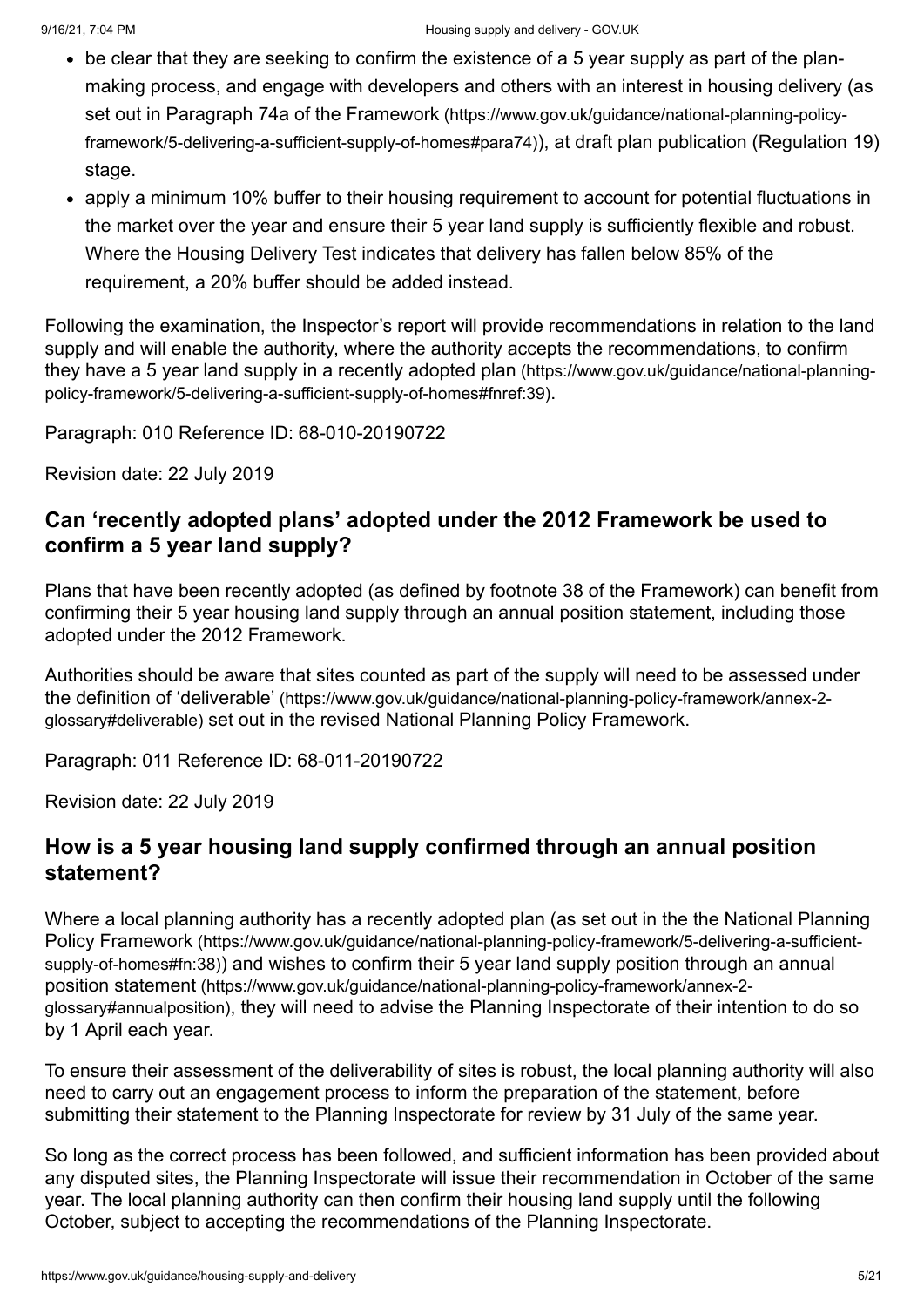Paragraph: 012 Reference ID: 68-012-20190722

Revision date: 22 July 2019

#### **How will an annual position statement be assessed?**

When assessing an annual position statement, the Planning Inspectorate will carry out a 2 stage assessment:

- first, they will consider whether the correct process has been followed, namely whether:
	- the authority has a 'recently adopted plan' (defined by footnote 38 of the Framework) or they are renewing a confirmed land supply following a previous annual position statement; and
	- satisfactory stakeholder engagement has been carried out.
- second, they will look at whether the evidence is sufficient to demonstrate a 5 year supply of deliverable housing sites (with the appropriate buffer), using 1st April as the base date in the relevant year. In doing so, they will consider whether the sites identified in the assessment are ['deliverable' within the next five years, in line with the definition in Annex 2 of the Framework](https://www.gov.uk/guidance/national-planning-policy-framework/annex-2-glossary#deliverable) (https://www.gov.uk/guidance/national-planning-policy-framework/annex-2-glossary#deliverable).

The Planning Inspector's assessment will be made on the basis of the written material provided by the authority, and the Inspector will not refer back to the local planning authority or other stakeholders to seek further information or to discuss particular sites. It is therefore important that the authority has carried out a robust stakeholder engagement process and that adequate information is provided about disputed sites.

Paragraph: 013 Reference ID: 68-013-20190722

Revision date: 22 July 2019

#### **What information will annual position statements need to include?**

Assessments need to be realistic and made publicly available in an accessible format as soon as they have been completed. Assessments will be expected to include:

- for sites with detailed planning permission, details of numbers of homes under construction and completed each year; and where delivery has either exceeded or not progressed as expected, a commentary indicating the reasons for acceleration or delays to commencement on site or effects on build out rates;
- for small sites, details of their current planning status and record of completions and homes under construction by site;
- for sites with outline consent or allocated in adopted plans (or with permission in principle identified on Part 2 of brownfield land registers, and where included in the 5 year housing land supply), information and clear evidence that there will be housing completions on site within 5 years, including current planning status, timescales and progress towards detailed permission;
- permissions granted for windfall development by year and how this compares with the windfall allowance;
- details of demolitions and planned demolitions which will have an impact on net completions;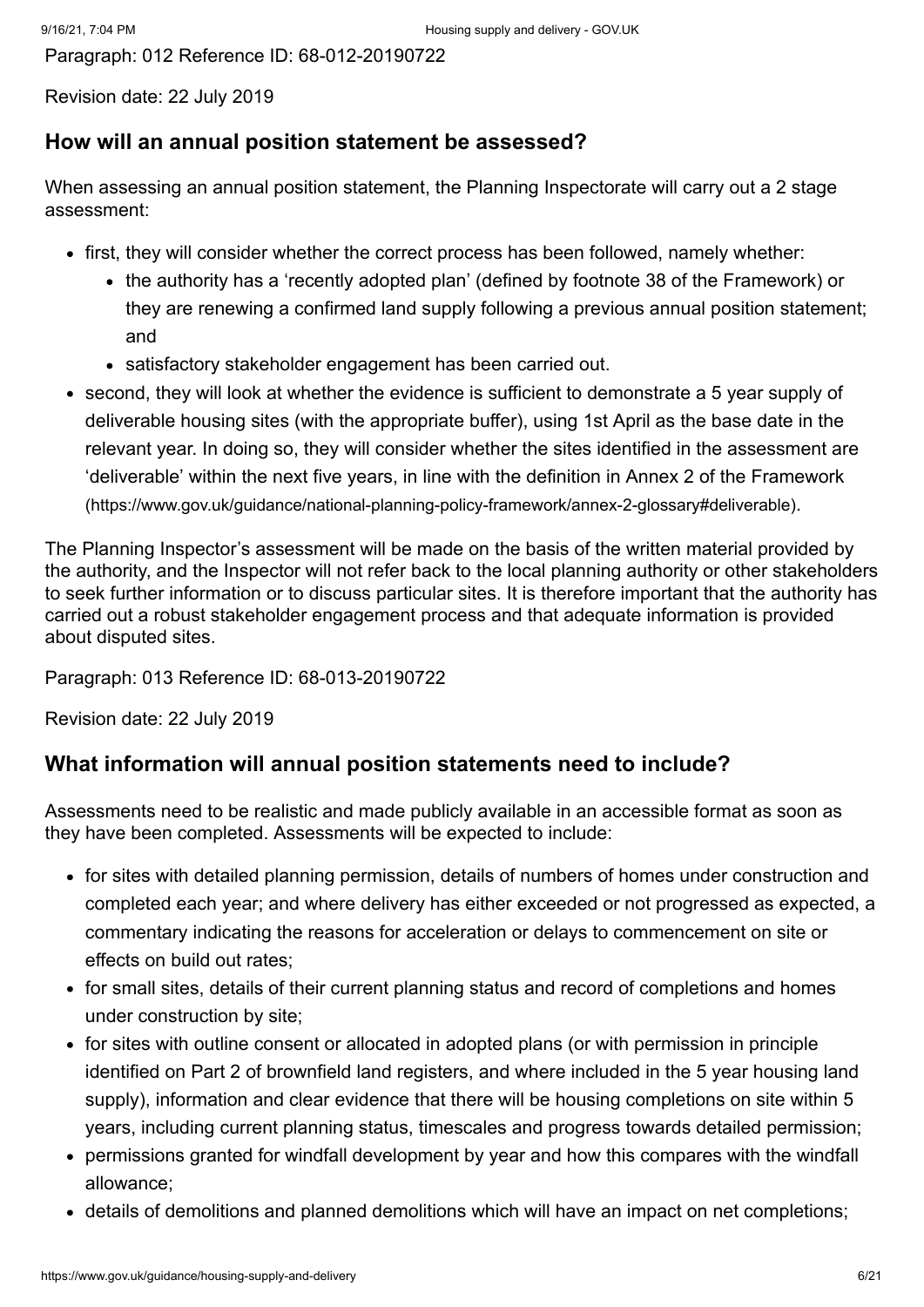- total net completions from the plan base date by year (broken down into types of development e.g. affordable housing); and
- the 5 year housing land supply calculation clearly indicating buffers and shortfalls and the number of years of supply.

Paragraph: 014 Reference ID: 68-014-20190722

Revision date: 22 July 2019

#### **What engagement will an authority need to undertake to prepare an annual position statement?**

Authorities will need to engage with stakeholders who have an impact on the delivery of sites. The aim is to provide robust challenge and ultimately seek as much agreement as possible, so that the authority can reach a reasoned conclusion on the potential deliverability of sites which may contribute to the 5 year housing land supply. Those authorities who are seeking to confirm a 5 year housing land supply through an annual position statement can produce an engagement statement and submit this to the Planning Inspectorate, including:

- an overview of the process of engagement with site owners / applicants, developers and other stakeholders and a schedule of site-based data resulting from this;
- specific identification of any disputed sites where consensus on likely delivery has not been reached, including sufficient evidence in support of and opposition to the disputed site(s) to allow a Planning Inspector to reach a reasoned conclusion; as well as an indication of the impact of any disputed sites on the number of years of supply;
- the conclusions which have been reached on each site by the local planning authority in the light of stakeholder engagement;
- the conclusions which have been reached about the overall 5 year housing land supply position.

Paragraph: 015 Reference ID: 68-015-20190722

Revision date: 22 July 2019

#### **Who can the authority engage with?**

Local planning authorities will need to engage with developers and others who have an impact on delivery. This will include:

- small and large developers;
- land promoters:
- private and public land owners:
- infrastructure providers (such as utility providers, highways, etc) and other public bodies (such as Homes England);
- upper tier authorities (county councils) in two-tier areas;
- neighbouring authorities with adjoining or cross-boundary sites; and
- any other bodies with an interest in particular sites identified.

Beyond this, it is for the local planning authority to decide which stakeholders to involve. This may include any general consultation bodies the authority considers are appropriate.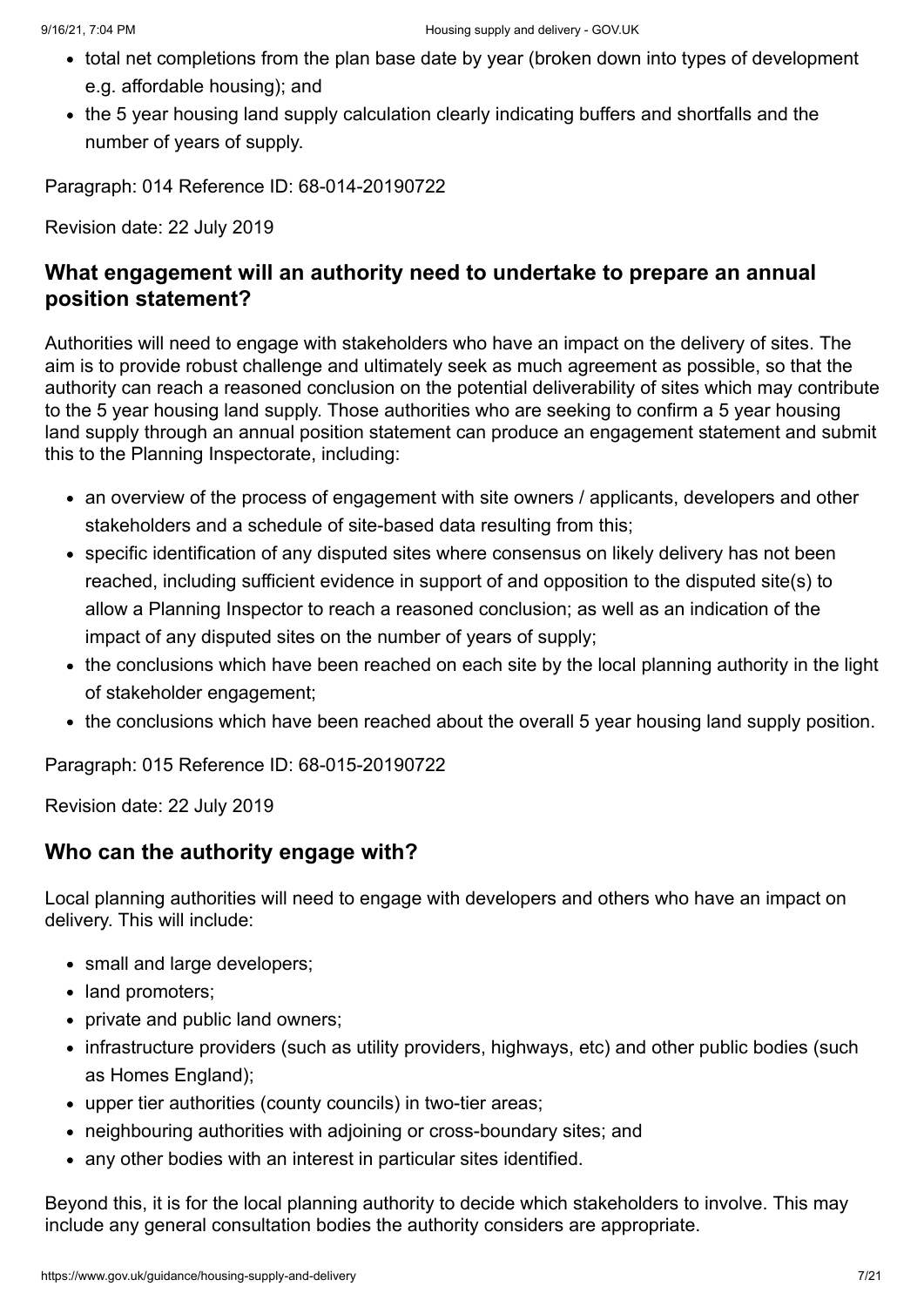Local planning authorities may wish to set up an assessment and delivery group which could [contribute towards Housing and Economic Land Availability Assessments](https://www.gov.uk/guidance/housing-and-economic-development-needs-assessments) (https://www.gov.uk/guidance/housing-and-economic-development-needs-assessments), annual 5 year housing land supply assessments and Housing Delivery Test action plans for the delivery of housing. Delivery groups can assist authorities to not only identify any delivery issues but also help to find

solutions to address them. They may also set out policies in their Statement of Community Involvement setting out who will be consulted when applying to confirm their 5 year housing land supply.

The Planning Inspectorate will publish on their website a list of local authorities who have notified them of their intention to seek confirmation of their 5 year housing land supply. However, interested parties who wish to be involved in the process should contact the local planning authority directly.

Paragraph: 016 Reference ID: 68-016-20190722

Revision date: 22 July 2019

## **What happens where there is disagreement about sites?**

Where agreement on delivery prospects for a particular site has not been reached through the engagement process, the Planning Inspectorate will consider the evidence provided by both the local authority and stakeholders and make recommendations about likely site delivery in relation to those sites in dispute.

Paragraph: 017 Reference ID: 68-017-20190722

Revision date: 22 July 2019

## **What can an authority do once the Planning Inspectorate has reached a conclusion and provided recommendations?**

When considering an annual position statement, the Planning Inspectorate will assess whether the evidence provided by the local authority is sufficient to demonstrate that there is a 5 year housing land supply, including the [appropriate buffer.](#page-9-0) If this is the case, the Planning Inspectorate will then recommend that the authority can confirm that they have a 5 year housing land supply for one year. This will be a material consideration in the determination of planning applications and appeals.

The local planning authority will need to publish their annual position statement incorporating the recommendations of the Planning Inspectorate in order to confirm their 5 year housing land supply position for a one year period.

Paragraph: 018 Reference ID: 68-018-20190722

Revision date: 22 July 2019

## <span id="page-7-0"></span>**Demonstrating a housing land supply beyond 5 years**

## **Is it essential to identify specific developable sites or broad locations for housing growth, beyond 5 years?**

As set out in the National Planning Policy Framework, local planning authorities should identify a supply of specific, developable sites or broad locations for growth for years 6-10 and, where possible, for years 11-15. Local plans and spatial development strategies may be able to satisfy the tests of soundness where they have not been able to identify specific sites or broad locations for growth in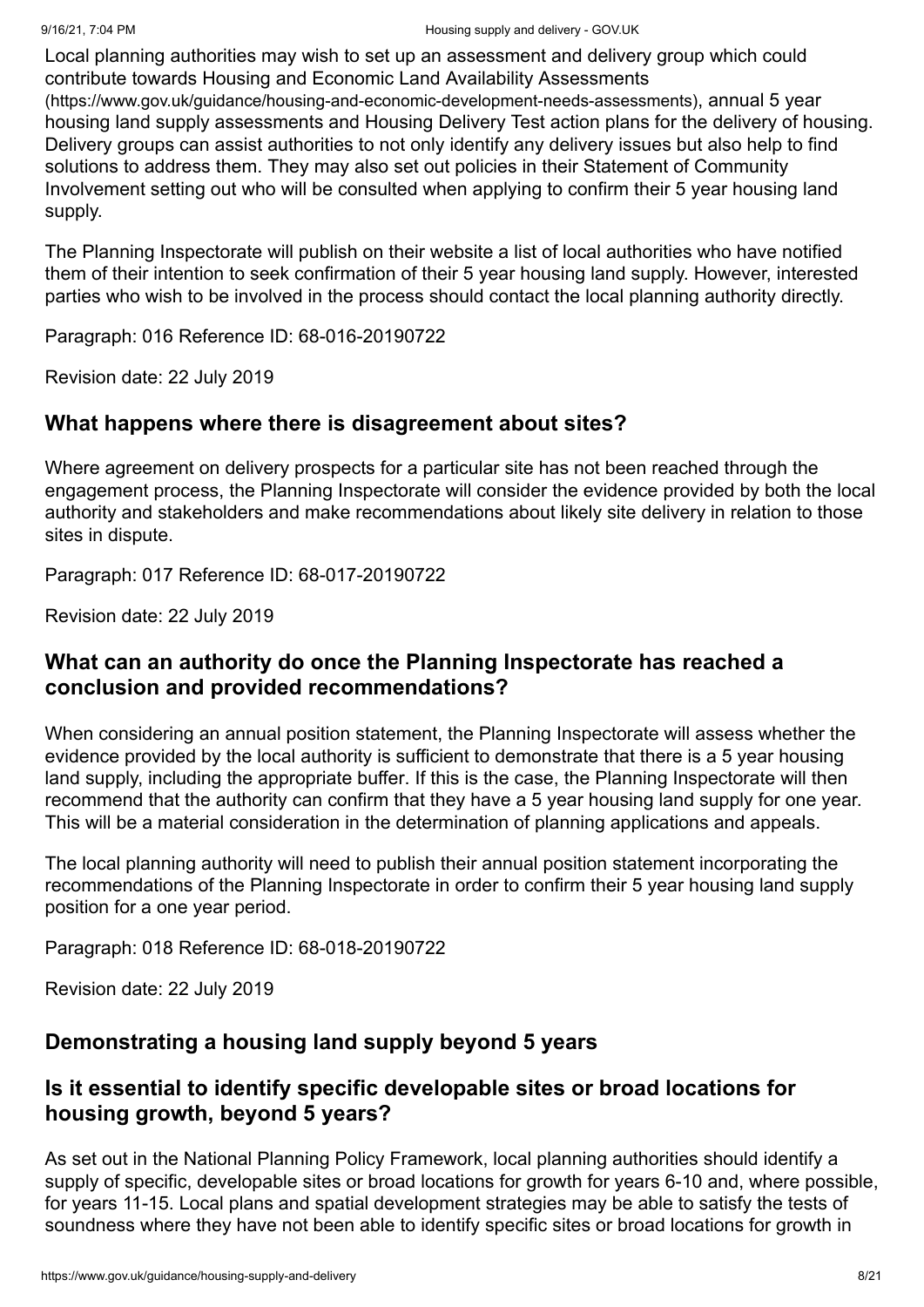years 11-15. However, if longer-term sites are to be included, for example as part of a stepped requirement, then plan-makers will need to demonstrate that there is a reasonable prospect that they are likely to come forward within the timescale envisaged.

Paragraph: 019 Reference ID: 68-019-20190722

Revision date: 22 July 2019

#### **How can plan-making authorities demonstrate there is a reasonable prospect that housing sites are 'developable'?**

Annex 2 of the National Planning Policy Framework (https://www.gov.uk/guidance/national-planning-policyframework/annex-2-glossary#developable) [defines what constitutes a developable site. In demonstrating](https://www.gov.uk/guidance/national-planning-policy-framework/annex-2-glossary#developable) that there is a 'reasonable prospect' plan-makers can use evidence such as (but not exclusively):

- written commitment or agreement that relevant funding is likely to come forward within the timescale indicated, such as an award of grant funding;
- written evidence of agreement between the local planning authority and the site developer(s) which confirms the developers' delivery intentions and anticipated start and build-out rates;
- likely buildout rates based on sites with similar characteristics; and
- current planning status for example, a larger scale site with only outline permission where there is supporting evidence that the site is suitable and available [\(https://www.gov.uk/guidance/housing-and-economic-land-availability-assessment\)](https://www.gov.uk/guidance/housing-and-economic-land-availability-assessment), may indicate development could be completed within the next 6-10 years.

A pragmatic approach is appropriate when demonstrating the intended phasing of sites. For example, for sites which are considered developable within 6-10 years, the authority may need to provide a greater degree of certainty than those in years 11-15 or beyond. When producing annual updates of the housing land supply trajectory, authorities can use these to provide greater certainty about the delivery of sites initially considered to be developable, and those identified over a longer time span.

[Further guidance is provided in the plan-making chapter](https://www.gov.uk/guidance/plan-making#delivery-of-strategic-matters) (https://www.gov.uk/guidance/planmaking#delivery-of-strategic-matters) about how authorities can demonstrate that strategic matters can [be delivered within a particular timescale. Plan-makers can use the Housing and Economic Land](https://www.gov.uk/guidance/housing-and-economic-land-availability-assessment) Availability Assessment (https://www.gov.uk/guidance/housing-and-economic-land-availability-assessment) in demonstrating the developability of sites.

Paragraph: 020 Reference ID: 68-020-20190722

Revision date: 22 July 2019

#### **When is a stepped housing requirement appropriate for plan-making?**

A stepped housing requirement may be appropriate where there is to be a significant change in the level of housing requirement between emerging and previous policies and / or where strategic sites will have a phased delivery or are likely to be delivered later in the plan period. Strategic policymakers will need to identify the stepped requirement in strategic housing policy, and to set out evidence to support this approach, and not seek to unnecessarily delay meeting identified development needs. Stepped requirements will need to ensure that planned housing requirements are met fully within the plan period. In reviewing and revising policies, strategic policy-makers should ensure there is not continued delay in meeting identified development needs.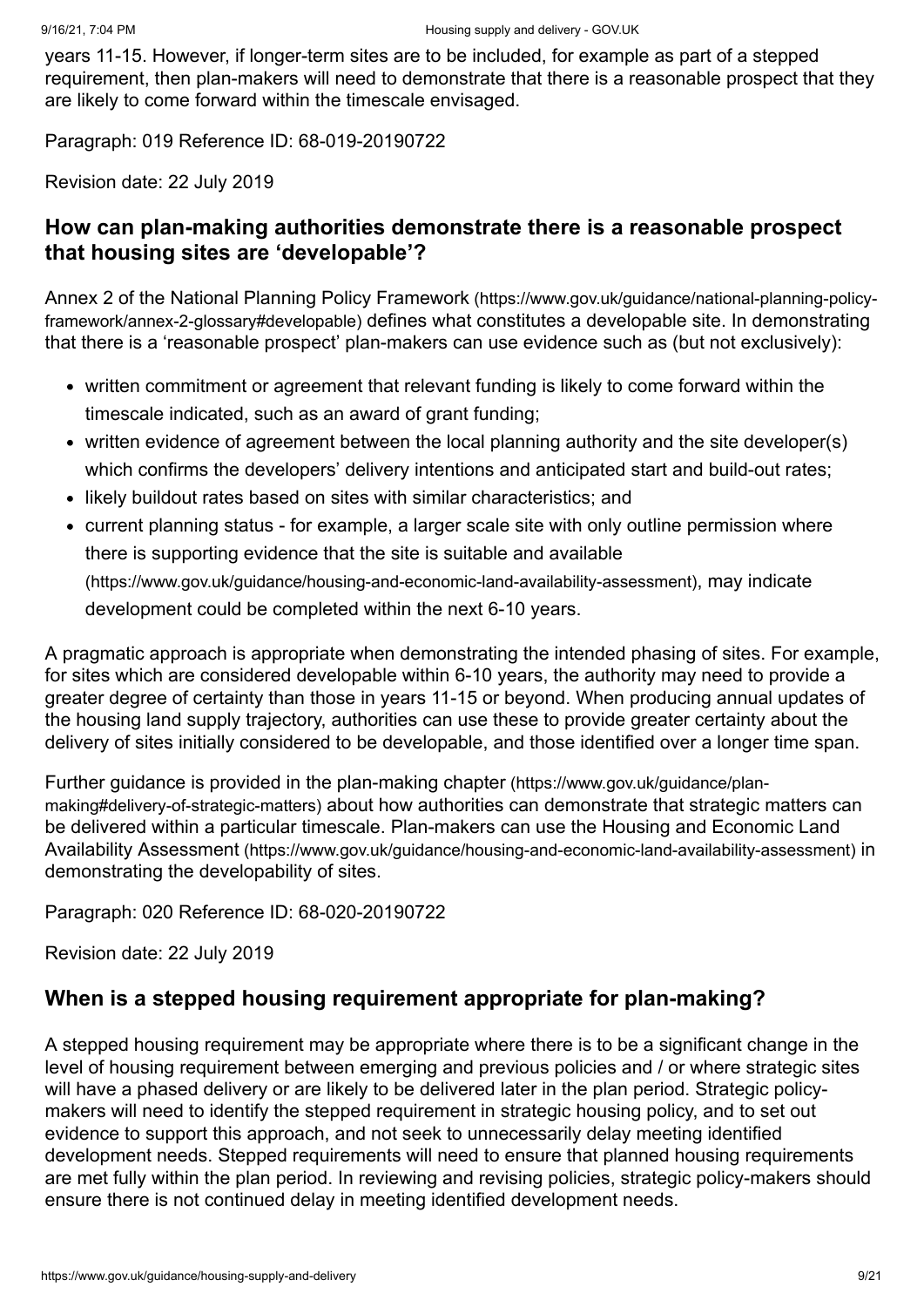Where there is evidence to support a prioritisation of sites, local authorities may wish to identify priority sites which can be delivered earlier in the plan period, such as those on brownfield land and where there is supporting infrastructure in place e.g. transport hubs. These sites will provide additional flexibility and more certainty that authorities will be able to demonstrate a sufficient supply of deliverable [\(https://www.gov.uk/guidance/national-planning-policy-framework/annex-2-glossary#deliverable\)](https://www.gov.uk/guidance/national-planning-policy-framework/annex-2-glossary#deliverable) sites against the housing requirement.

Paragraph: 021 Reference ID: 68-021-20190722

Revision date: 22 July 2019

#### <span id="page-9-0"></span>**Calculating 5 year housing land supply**

#### **How should buffers be added to the 5 year housing land supply requirement?**

To ensure that there is a realistic prospect of achieving the planned level of housing supply, the local planning authority should always add an appropriate buffer, applied to the [requirement](#page-2-0) in the first 5 years (including any shortfall), bringing forward additional sites from later in the plan period. This will result in a requirement over and above the level indicated by the strategic policy requirement or the local housing need figure.

Buffers are not cumulative, meaning that an authority should add one of the following, depending on circumstances:

- 5% the minimum buffer for all authorities, necessary to ensure choice and competition in the market, where they are not seeking to demonstrate a 5 year housing land supply;
- 10% the buffer for authorities seeking to ['confirm'](#page-3-0) 5 year housing land supply for a year, through a recently adopted plan or subsequent annual position statement (as set out in paragraph 74 of the National Planning Policy Framework (https://www.gov.uk/guidance/national[planning-policy-framework/5-delivering-a-sufficient-supply-of-homes#para74\)](https://www.gov.uk/guidance/national-planning-policy-framework/5-delivering-a-sufficient-supply-of-homes#para74)), unless they have to apply a 20% buffer (as below); and
- 20% the buffer for authorities where delivery of housing taken as a whole over the previous 3 years, has fallen below 85% of the requirement, as set out in the last published Housing Delivery Test results.

Paragraph: 022 Reference ID: 68-022-20190722

Revision date: 22 July 2019

#### **How is 5 year housing land supply calculated in National Parks and the Broads Authority?**

Within National Parks and the Broads Authority, and those local planning authorities where local authority boundaries overlap with these areas, housing requirements identified in strategic policies that are less than 5 years old are used. Where plans are more than 5 years old (unless those policies have been reviewed and found not to require updating), a locally derived [\(https://www.gov.uk/guidance/housing-and-economic-development-needs-assessments#para014\)](https://www.gov.uk/guidance/housing-and-economic-development-needs-assessments#para014) housing requirement figure may be used.

Paragraph: 023 Reference ID: 68-023-20190722

Revision date: 22 July 2019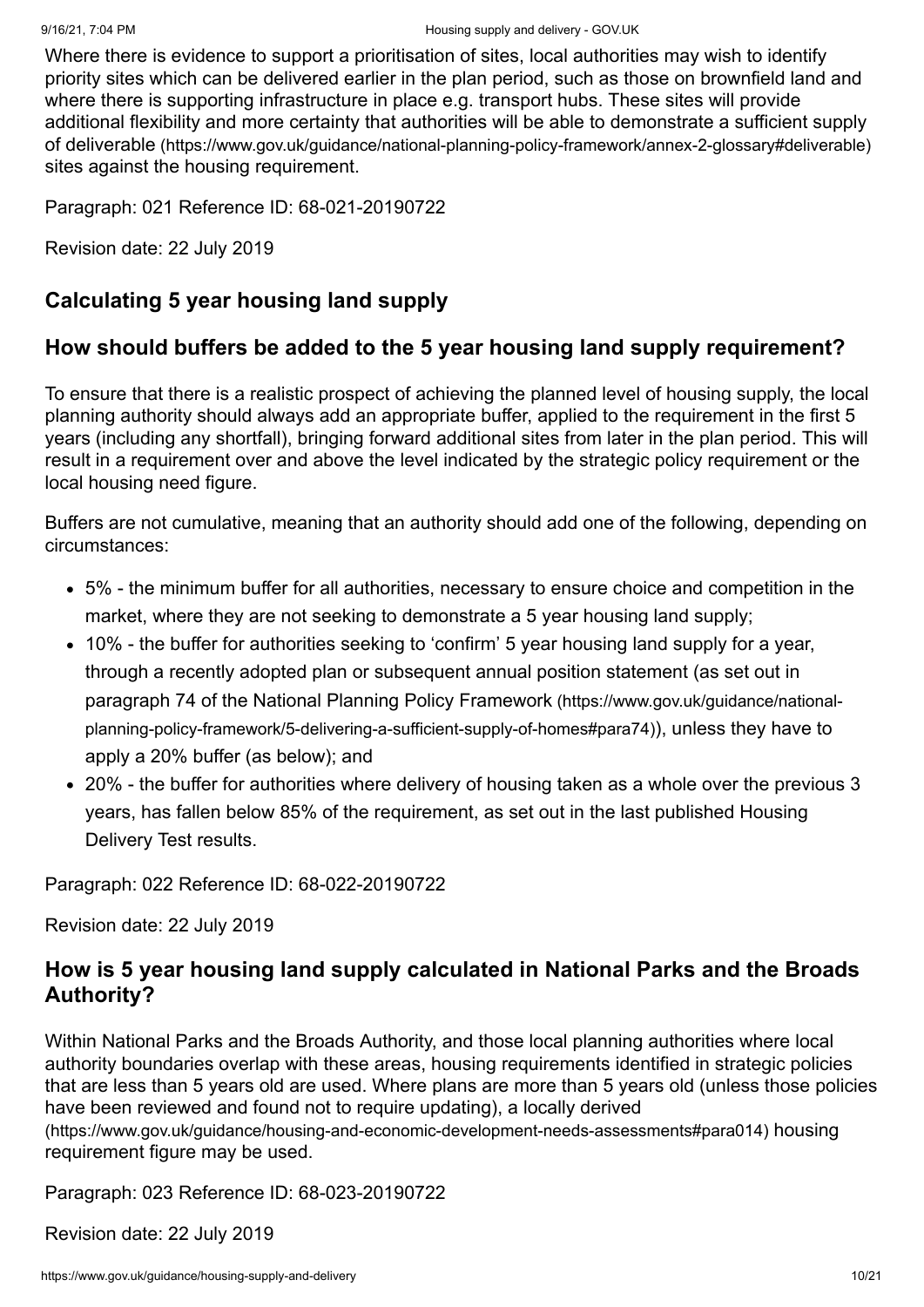### **How is 5 year housing land supply calculated in Development Corporation areas?**

In areas covered by Development Corporations with plan-making powers, housing requirements identified in strategic policies that are less than 5 years old, or older and found not to require updating will be used (this can be in local plan(s) or a spatial development strategy). For Development Corporations which do not have, or do not exercise, plan-making powers the requirement will be set in the relevant strategic policies and monitored by the strategic policy-making authority.

Paragraph: 024 Reference ID: 68-024-20190722

Revision date: 22 July 2019

#### **How is 5 year housing land supply calculated in new local planning authorities which result from a local government reorganisation?**

Planning policies adopted by predecessor authorities will remain part of the development plan for their area upon reorganisation, until they are replaced by adopted successor authority policies or until the fifth anniversary of reorganisation.

Where a newly formed local planning authority is covered by strategic housing requirement policies adopted by predecessor authorities, these policies can continue to be used as the housing requirement for calculating the 5 year housing land supply in the areas they apply where these are less than 5 years old, or they are older but have been reviewed within the last 5 years and found not to need updating.

Where strategic housing requirement policies, covering the predecessor authority area, are older than 5 years and require updating, local housing need should be used, where this is available. Where [the data required to calculate local housing need is not available an alternative approach](https://www.gov.uk/guidance/housing-and-economic-development-needs-assessments#para014) (https://www.gov.uk/guidance/housing-and-economic-development-needs-assessments#para014) will have to be used.

Paragraph: 025 Reference ID: 68-025-20190722

Revision date: 22 July 2019

#### **How is 5 year housing land supply measured where authorities have stepped rather than annual average requirements?**

Five year land supply is measured across the plan period against the specific stepped requirements for the particular 5 year period.

Paragraph: 026 Reference ID: 68-026-20190722

Revision date: 22 July 2019

#### **How is 5 year housing land supply measured where authorities set out their housing requirements as a range?**

Where strategic policy-makers have successfully argued through plan-making and examination for a requirement set out as a range, the 5 year land supply will be measured against the lower end of the range.

Paragraph: 027 Reference ID: 68-027-20190722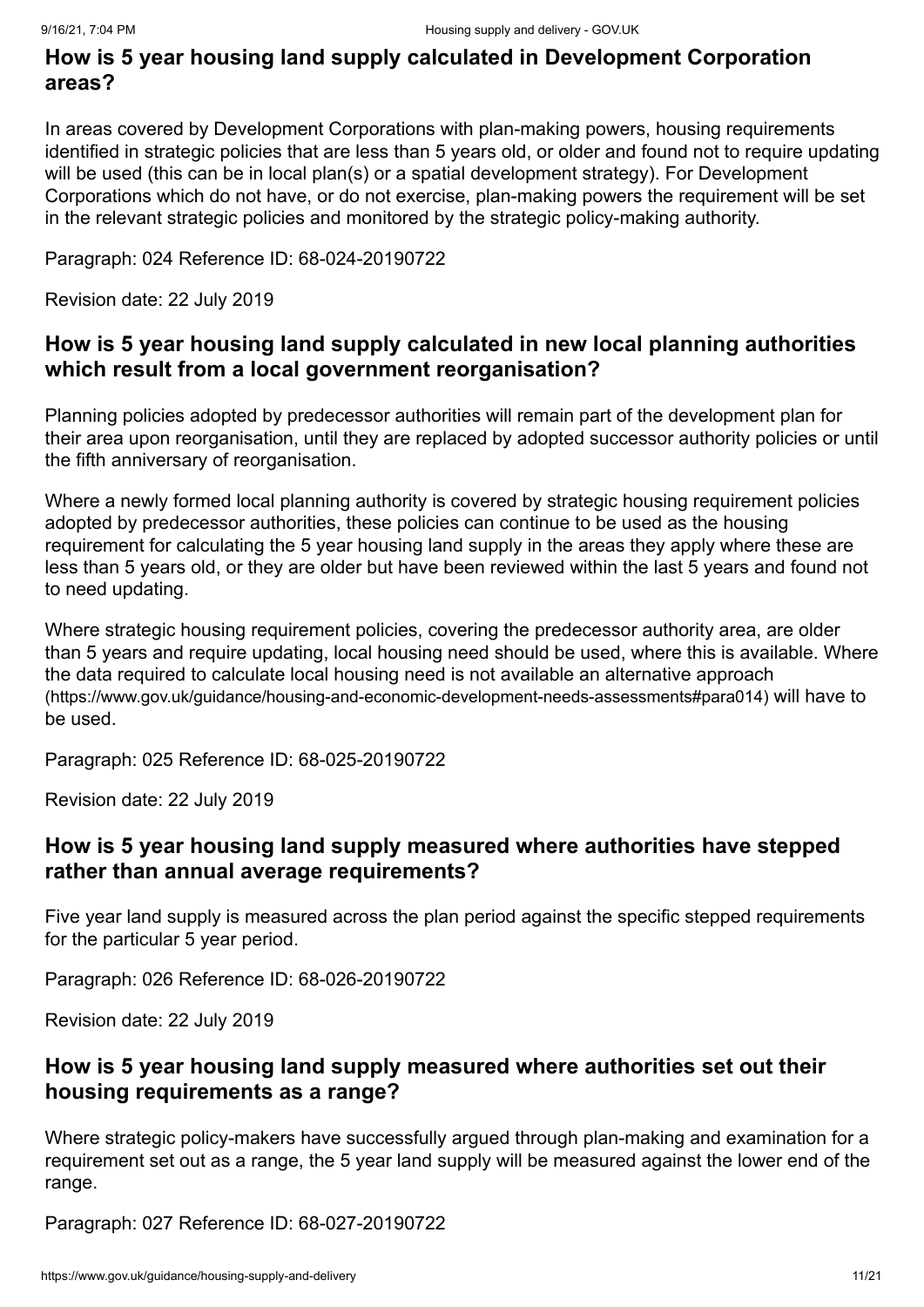## **How will areas with joint plans be monitored for the purposes of a 5 year land supply?**

Areas which have a joint plan have the option to monitor their 5 year housing land supply and have the Housing Delivery Test applied over the whole of the joint planning area or on a single authority basis. The approach to using individual or combined housing requirement figures will be established through the plan-making process and will need to be set out in the strategic policies.

Where the 5 year housing land supply is to be measured on a single authority basis, annual housing requirement figures for the joint planning area will need to be apportioned to each area in the plan. If the area is monitored jointly, any policy consequences of under-delivery or lack of 5 year housing land supply will also apply jointly.

Paragraph: 028 Reference ID: 68-028-20190722

Revision date: 22 July 2019

## <span id="page-11-0"></span>**Counting completions when calculating 5 year housing land supply**

## **What counts as a completion?**

For the purposes of calculating 5 year land supply, housing completions include new build dwellings, [conversions, changes of use and demolitions and redevelopments. Completions should be net](https://www.gov.uk/government/collections/net-supply-of-housing) figures (https://www.gov.uk/government/collections/net-supply-of-housing), so should offset any demolitions.

Paragraph: 029 Reference ID: 68-029-20190722

Revision date: 22 July 2019

## **How should authorities count bringing empty homes back into use?**

To be included as a contribution to completions it would be for the authority to ensure that empty homes had not already been counted as part of the existing stock of dwellings to avoid double counting.

Paragraph: 030 Reference ID: 68-030-20190722

Revision date: 22 July 2019

## **How can past shortfalls in housing completions against planned requirements be addressed?**

Where shortfalls in housing completions have been identified against planned requirements, strategic policy-making authorities may consider what factors might have led to this and whether there are any measures that the authority can take, either alone or jointly with other authorities, which may counter the trend. Where the standard method for assessing local housing need is used as the starting point in forming the planned requirement for housing, Step 2 of the standard method factors in past underdelivery as part of the affordability ratio, so there is no requirement to specifically address underdelivery separately when establishing the minimum annual local housing need figure. Under-delivery may need to be considered where the plan being prepared is part way through its proposed plan period, and delivery falls below the housing requirement level set out in the emerging relevant strategic policies for housing.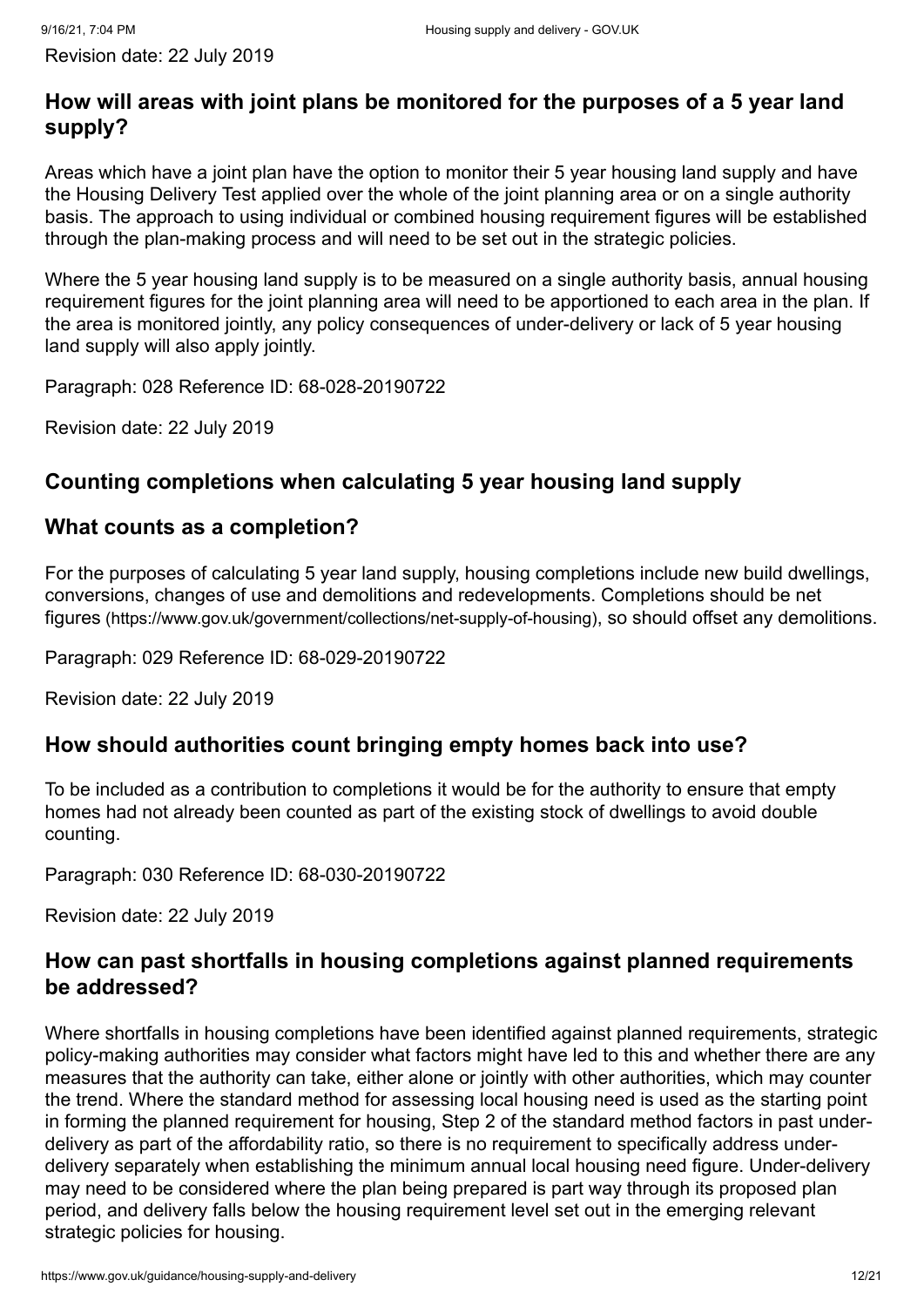Where relevant, strategic policy-makers will need to consider the recommendations from the local authority's action plan prepared as a result of past under-delivery, as confirmed by the Housing Delivery Test.

The level of deficit or shortfall will need to be calculated from the base date of the adopted plan and should be added to the plan requirements for the next 5 year period (the Sedgefield approach), then the appropriate buffer should be applied. If a strategic policy-making authority wishes to deal with past under delivery over a longer period, then a case may be made as part of the plan-making and examination process rather than on a case by case basis on appeal.

Where strategic policy-making authorities are unable to address past shortfalls over a 5 year period due to their scale, they may need to reconsider their approach to bringing land forward and the assumptions which they make. For example, by considering developers' past performance on delivery; reducing the length of time a permission is valid; re-prioritising reserve sites which are 'ready to go'; delivering development directly or through arms' length organisations; or sub-dividing major sites where appropriate, and where it can be demonstrated that this would not be detrimental to the quality or deliverability of a scheme.

Paragraph: 031 Reference ID: 68-031-20190722

Revision date: 22 July 2019

#### **How can past over-supply of housing completions against planned requirements be addressed?**

Where areas deliver more completions than required, the additional supply can be used to offset any shortfalls against requirements from previous years.

Paragraph: 032 Reference ID: 68-032-20190722

Revision date: 22 July 2019

#### **Does the 5 year housing land supply calculation affect a Housing Delivery Test result?**

No. The 5 year housing land supply calculation is not used to determine future Housing Delivery Test results. Adopted strategic housing policies or local housing need calculated using the standard [method are used, subject to the rules set out in the Housing Delivery Test rule book](https://www.gov.uk/government/publications/housing-delivery-test-measurement-rule-book) (https://www.gov.uk/government/publications/housing-delivery-test-measurement-rule-book).

Paragraph: 033 Reference ID: 68-033-20190722

Revision date: 22 July 2019

#### <span id="page-12-0"></span>**Counting other forms of accommodation**

#### **How can authorities count student housing in the housing land supply?**

All student accommodation, whether it consists of communal halls of residence or self-contained dwellings, and whether or not it is on campus, can in principle count towards contributing to an authority's housing land supply based on:

• the amount of accommodation that new student housing releases in the wider housing market (by allowing existing properties to return to general residential use); and / or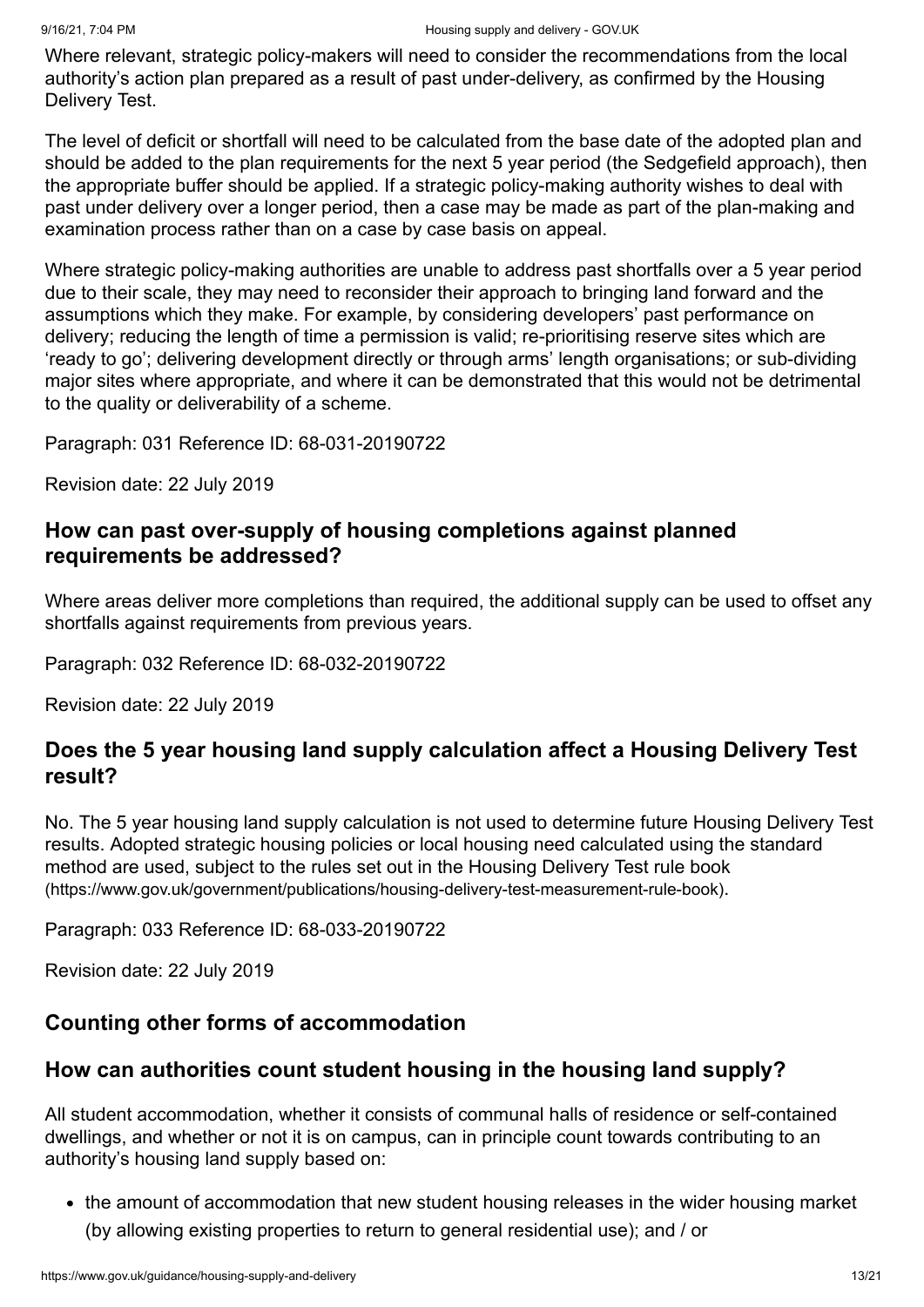• the extent to which it allows general market housing to remain in such use, rather than being converted for use as student accommodation.

This will need to be applied to both communal establishments and to multi bedroom self-contained student flats. Several units of purpose-built student accommodation may be needed to replace a house which may have accommodated several students.

Authorities will need to base their calculations on the average number of students living in student only accommodation, using the published census data [\(https://www.ons.gov.uk/peoplepopulationandcommunity/housing/adhocs/008207ct07732011censusnumberofstu](https://www.ons.gov.uk/peoplepopulationandcommunity/housing/adhocs/008207ct07732011censusnumberofstudentsinstudentonlyhouseholdnationaltolocalauthoritylevel)

dentsinstudentonlyhouseholdnationaltolocalauthoritylevel), and take steps to avoid double-counting. The exception to this approach is studio flats designed for students, graduates or young professionals, which can be counted on a one for one basis. A studio flat is a one-room apartment with kitchen facilities and a separate bathroom that fully functions as an independent dwelling.

Paragraph: 034 Reference ID: 68-034-20190722

Revision date: 22 July 2019

#### **How can authorities count older people's housing in the housing land supply?**

Local planning authorities will need to count housing provided for older people, including residential institutions in Use Class C2, as part of their housing land supply. This contribution is based on the [amount of accommodation released in the housing market. Further guidance is set out in Housing for](https://www.gov.uk/guidance/housing-for-older-and-disabled-people#para016a) Older and Disabled People (https://www.gov.uk/guidance/housing-for-older-and-disabled-people#para016a).

Paragraph: 035 Reference ID: 68-035-20190722

Revision date: 22 July 2019

#### <span id="page-13-0"></span>**Housing Delivery Test**

#### **How is the Housing Delivery Test calculated?**

[The method for calculating the Housing Delivery Test measurement is set out in the Housing Delivery](https://www.gov.uk/government/publications/housing-delivery-test-measurement-rule-book) Test measurement rule book (https://www.gov.uk/government/publications/housing-delivery-testmeasurement-rule-book).

The rule book needs to be read in conjunction with this guidance on the Housing Delivery Test.

Paragraph: 036 Reference ID: 68-036-20190722

Revision date: 22 July 2019

#### **Which organisations does the Housing Delivery Test apply to?**

It applies to local planning authorities in a plan-making authority area: non-metropolitan districts, development corporations with plan-making and decision-making powers, metropolitan boroughs and London boroughs. The Housing Delivery Test does not apply to National Park Authorities, the Broads Authority and development corporations without (or not exercising) both plan-making and decisionmaking functions.

Paragraph: 037 Reference ID: 68-037-20190722

Revision date: 22 July 2019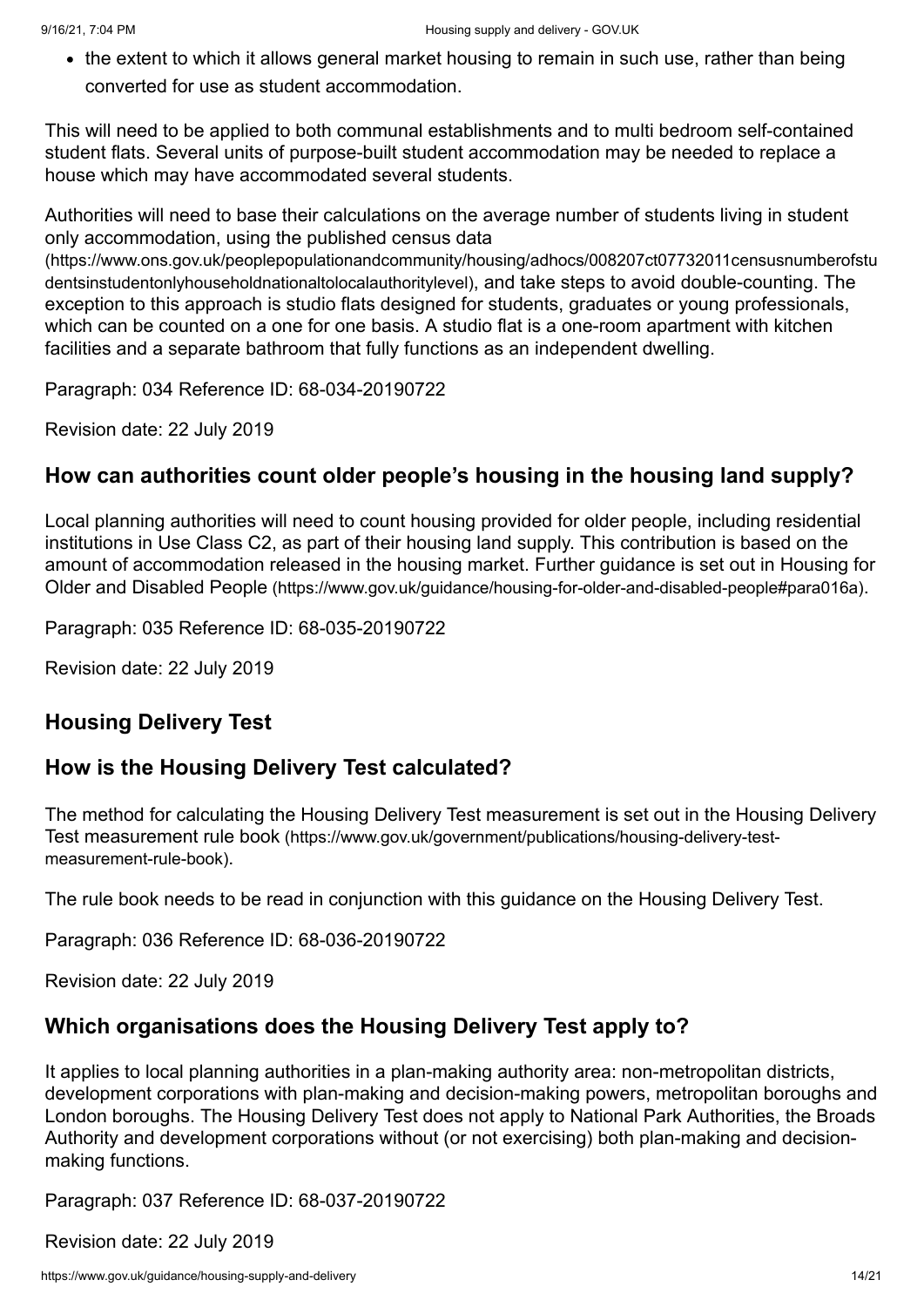#### **Which delivery years does the Housing Delivery Test apply to?**

The Housing Delivery Test, published in the November of any given year, provides a measure based on the preceding 3 financial years.

Paragraph: 038 Reference ID: 68-038-20190722

Revision date: 22 July 2019

#### **What happens in areas with stepped requirements?**

Where the adopted housing requirement is stepped, these stepped requirements will be used in the Housing Delivery Test in place of annual average requirement figures. A stepped requirement allows authorities to reflect step changes in the level of housing expected to be delivered across the plan period. The [buffer applied](#page-9-0) to the 5 year housing land supply does not constitute a stepped requirement.

Paragraph: 039 Reference ID: 68-039-20190722

Revision date: 22 July 2019

#### **What happens in areas with requirements set out as a range?**

Where plan makers have successfully argued through plan-making and examination for a requirement set out as a range, the Housing Delivery Test will measure authorities against the lower end of the range.

Paragraph: 040 Reference ID: 68-040-20190722

Revision date: 22 July 2019

#### **How does the Housing Delivery Test account for delivering communal accommodation?**

Communal accommodation, including student accommodation and other communal accommodation, can count towards the Housing Delivery Test. Self-contained dwellings are included in the National Statistic for net additional dwellings. Communal accommodation will be accounted for in the Housing Delivery Test by applying adjustments in the form of two nationally set ratios. These are based on England Census data. The ratios for both net student and net other communal accommodation are found in the Housing Delivery Test measurement rule book [\(https://www.gov.uk/government/publications/housing-delivery-test-measurement-rule-book\)](https://www.gov.uk/government/publications/housing-delivery-test-measurement-rule-book).

Paragraph: 041 Reference ID: 68-041-20190722

Revision date: 22 July 2019

#### **What happens if the identified housing requirement is not delivered?**

From the day following publication of the Housing Delivery Test measurement, where delivery of housing has fallen below the housing requirement, certain policies set out in the National Planning Policy Framework will apply. Depending on the level of delivery, these are:

• the authority should publish an action plan if housing delivery falls below 95%;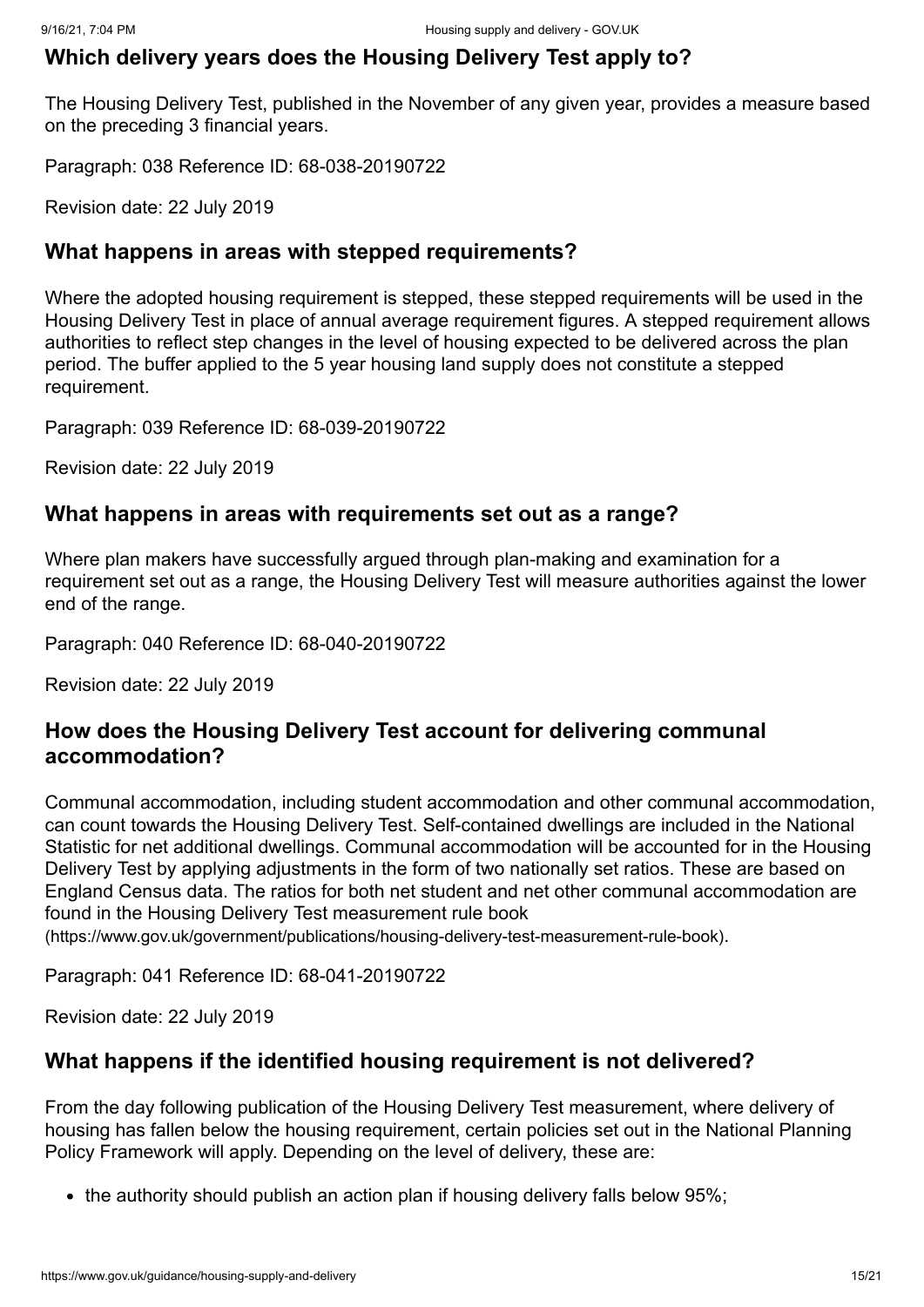- a 20% buffer on the local planning authority's 5 year land supply if housing delivery falls below 85%; and
- application of the presumption in favour of sustainable development if housing delivery falls [below 75%, subject to the transitional arrangements set out in paragraph 215 of the Framework](https://www.gov.uk/guidance/national-planning-policy-framework/annex-1-implementation#para214) (https://www.gov.uk/guidance/national-planning-policy-framework/annex-1-implementation#para214).

These consequences apply concurrently, for example those who fall below 85% should produce an action plan as well as the 20% buffer. The consequences will continue to apply until the subsequent Housing Delivery Test measurement is published. The relevant consequence for any under-delivery will then be applied. Should delivery meet or exceed 95%, no consequences will apply.

Where a new housing requirement is adopted after the publication of the measurement, the Housing Delivery Test calculation will be re-run using the new requirement as set out in paragraphs 17 to 18 of the Housing Delivery Test rule book (https://www.gov.uk/government/publications/housing-delivery-testmeasurement-rule-book)[. Any consequences for under-delivery will be applied from the day after th](https://www.gov.uk/government/publications/housing-delivery-test-measurement-rule-book)e publication of the re-run measurement.

Paragraph: 042 Reference ID: 68-042-20190722

Revision date: 22 July 2019

### **How will areas with joint plans be monitored for the purposes of the Housing Delivery Test?**

For the purposes of the Housing Delivery Test, joint plans are joint local development documents as [defined under Section 28 of the Planning and Compulsory Purchase Act 2004](https://www.legislation.gov.uk/ukpga/2004/5/section/28) (https://www.legislation.gov.uk/ukpga/2004/5/section/28).

Areas which have adopted joint plans will have the option to monitor their Housing Delivery Test over the whole of the joint planning area or on a single authority basis. This will be established through the plan-making process.

Where an adopted joint plan has a joint housing requirement and trajectory that is not demarcated by local planning authority boundaries, the authorities will be treated as one authority for the purposes of the Housing Delivery Test, with the consequences of their result applied to both authorities.

Where an adopted joint plan has a housing requirement and trajectory that is demarcated by local planning authorities, they will be treated separately for the purposes of the Housing Delivery Test, according to the apportionment outlined in the adopted plan. The consequences for each authority will be separate, according to their demarcated Housing Delivery Test results.

Paragraph: 043 Reference ID: 68-043-20190722

Revision date: 22 July 2019

#### **How will Housing Delivery Test consequences apply to areas with a joint plan?**

Housing Delivery Test consequences will apply to all local planning authorities with a joint plan collectively if the housing figure used to measure against the delivery test is the joint housing requirement. The consequences will apply individually if the housing figure used is the apportioned one.

Paragraph: 044 Reference ID: 68-044-20190722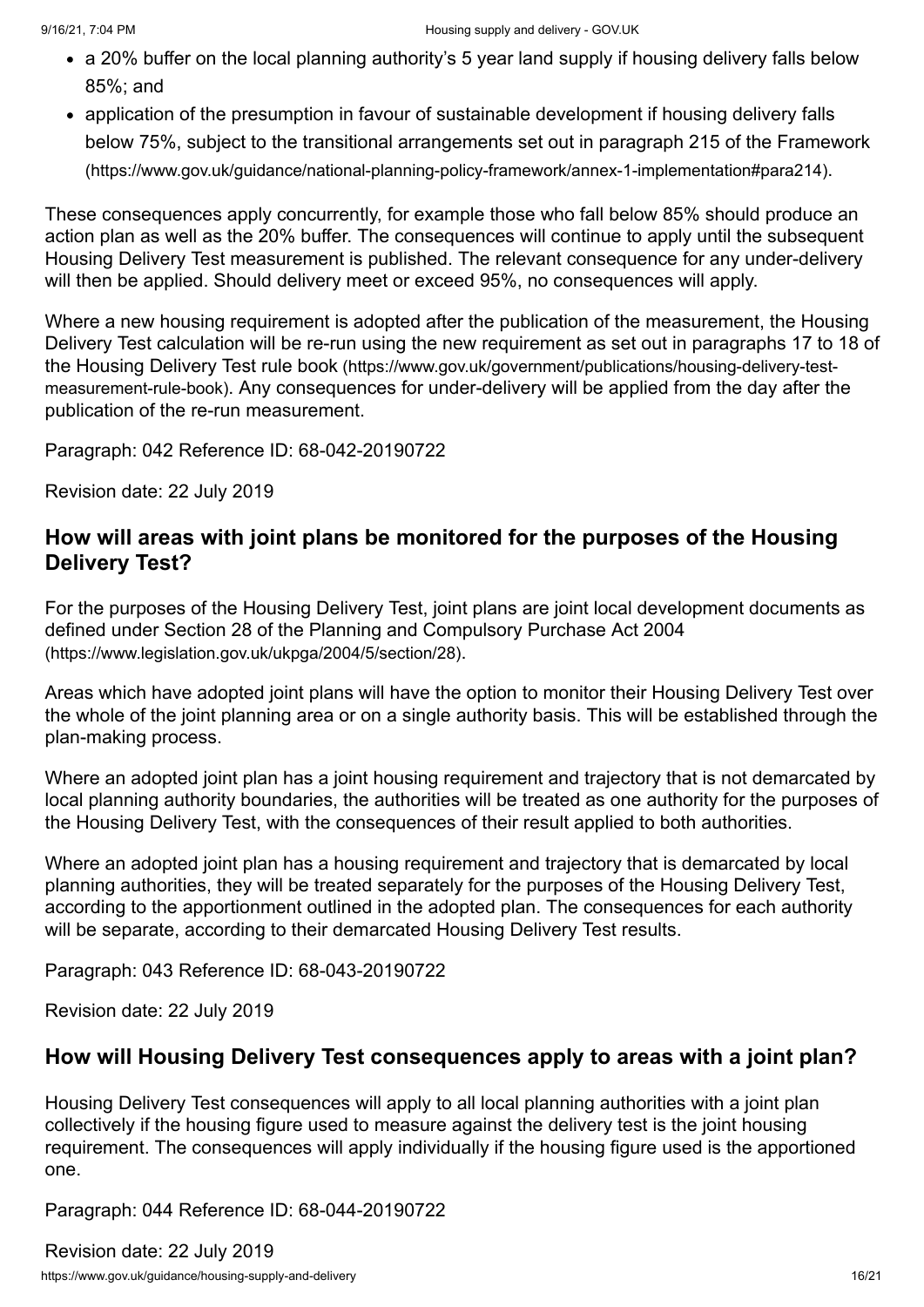#### **How do Housing Delivery Test consequences apply to areas covered by a Spatial Development Strategy (SDS)?**

Local planning authorities covered by a Spatial Development Strategy will be monitored against their requirement as set out in the individual borough or district plan for the purposes of the Housing Delivery Test, where this requirement is less than 5 years old (or is older and a review has found this does not require updating). Housing Delivery Test consequences will therefore apply to local planning [authorities covered by a spatial development strategy individually. The Housing Delivery Test](https://www.gov.uk/government/publications/housing-delivery-test-measurement-rule-book) measurement rule book (https://www.gov.uk/government/publications/housing-delivery-test-measurementrule-book) sets out the circumstances for the calculation where the requirement is over 5 years old, or there is no individual borough or district plan.

Paragraph: 045 Reference ID: 68-045-20190722

Revision date: 22 July 2019

#### **How is the Housing Delivery Test calculated in new local planning authorities formed as a result of recent reorganisation?**

For those authorities who have recently undergone re-organisation, their Housing Delivery Test result, and any relevant consequences, will be based on predecessor authority boundaries in the first year following reorganisation.

Paragraph: 046 Reference ID: 68-046-20190722

Revision date: 22 July 2019

## <span id="page-16-0"></span>**Housing Delivery Test – Action Plans**

#### **What is the Housing Delivery Test action plan?**

The action plan is produced by the local planning authority where delivery is below 95% of their housing requirement. It will identify the reasons for under-delivery, explore ways to reduce the risk of further under-delivery and set out measures the authority intends to take to improve levels of delivery.

Paragraph: 047 Reference ID: 68-047-20190722

Revision date: 22 July 2019

#### **Who can produce an action plan?**

Local planning authorities, in collaboration with key stakeholders, are expected to produce the action plan. This will apply for each year of under-delivery where the Housing Delivery Test score is below 95%.

Apart from where an action plan is required as a consequence of the Housing Delivery Test, any authority may produce an action plan as a matter of good practice to identify ways to support delivery. In areas not measured by the Housing Delivery Test, such as National Park Authorities, the Broads Authority and development corporations without (or which do not exercise) both plan-making and decision-making functions, the use of an action plan is encouraged where appropriate to help identify any causes of under-delivery and actions to address these.

Paragraph: 048 Reference ID: 68-048-20190722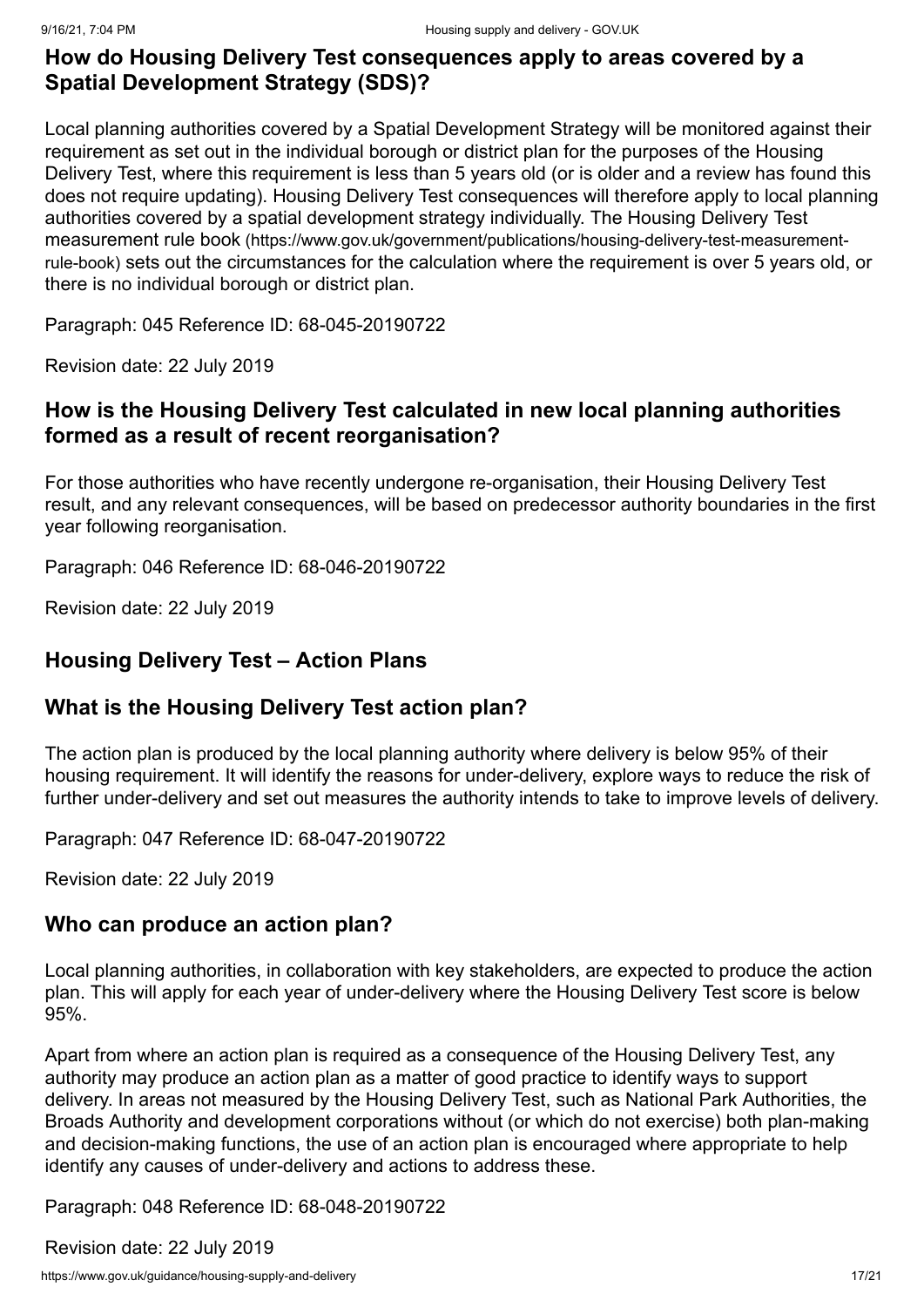### **Who can be involved in the creation of the action plan?**

The local planning authority is responsible for producing the action plan, involving relevant stakeholders in the process. It is for the local planning authority to decide which stakeholders to involve, although representatives of those with an impact on the rate of delivery should be included, such as:

- small and large developers;
- land promoters;
- private and public land owners;
- infrastructure providers (such as utility providers, highways, etc) and other public bodies (such as Homes England);;
- upper tier authorities (county councils) in two-tier areas;
- neighbouring authorities with adjoining or cross-boundary sites.

Paragraph: 049 Reference ID: 68-049-20190722

Revision date: 22 July 2019

#### **What could local planning authorities review as part of the action plan?**

The local planning authority may wish to include an analysis of under-delivery considering:

- barriers to early commencement after planning permission is granted and whether such sites are delivered within permitted timescales;
- barriers to delivery on sites identified as part of the 5 year land supply (such as land banking, scheme viability, affordable housing requirements, pre-commencement conditions, lengthy section 106 negotiations, infrastructure and utilities provision, involvement of statutory consultees etc.);
- whether sufficient planning permissions are being granted and whether they are determined within statutory time limits;
- whether the mix of sites identified is proving effective in delivering at the anticipated rate.
- whether proactive pre-planning application discussions are taking place to speed up determination periods;
- the level of ongoing engagement with key stakeholders (for example, landowners, developers, utility providers and statutory consultees), to identify more land and encourage an increased pace of delivery;
- whether particular issues, such as infrastructure or transport, could be addressed at a strategic level - within the authority, but also with neighbouring and upper tier authorities where applicable.

Paragraph: 050 Reference ID: 68-050-20190722

Revision date: 22 July 2019

## **What actions could local planning authorities consider as part of the action plan?**

Actions to boost delivery could include: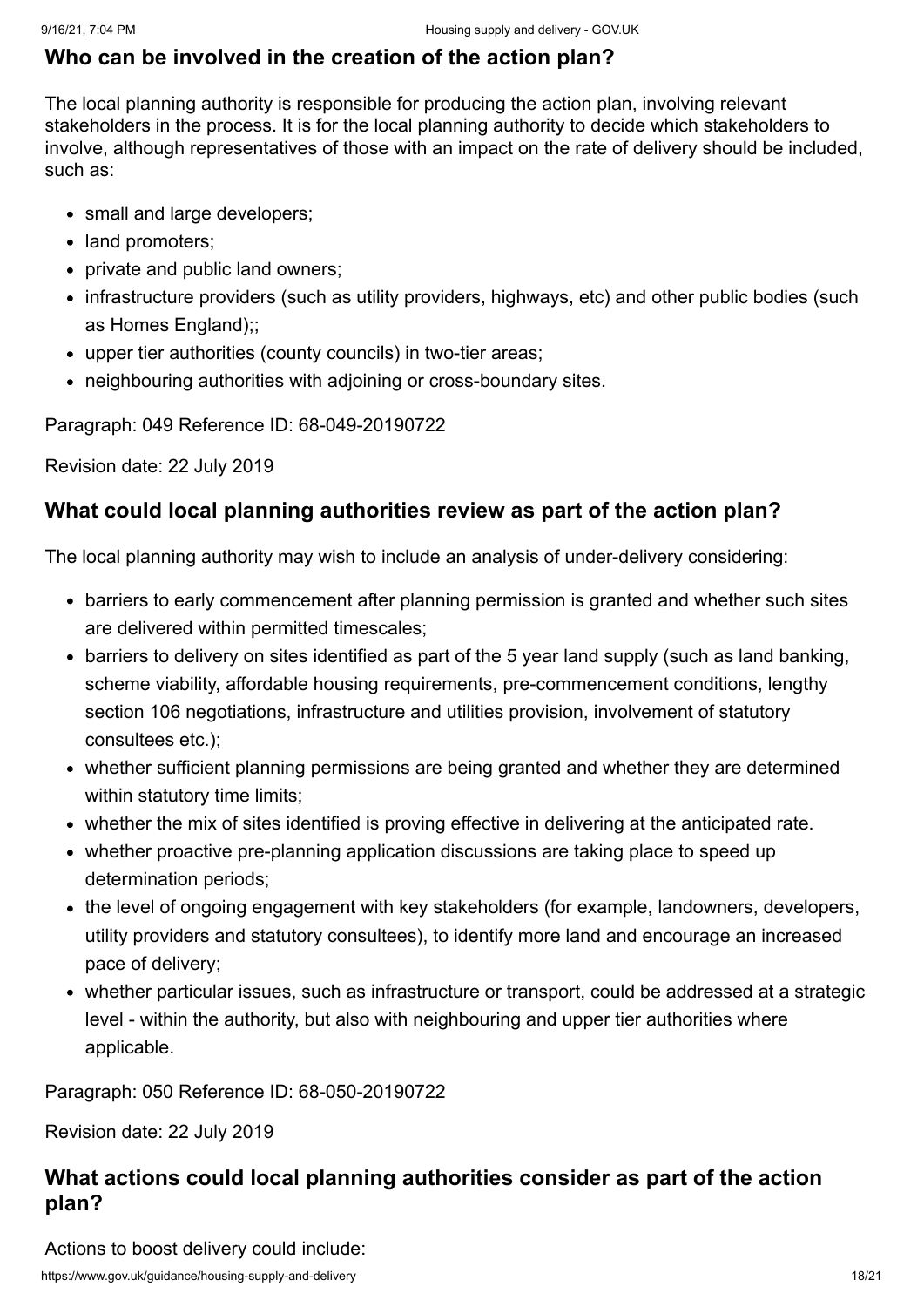#### 9/16/21, 7:04 PM Housing supply and delivery - GOV.UK

- [revisiting the Strategic Housing Land Availability Assessment \(SHLAA\) / Housing and Economic](https://www.gov.uk/guidance/housing-and-economic-land-availability-assessment) Land Availability Assessment (HELAA) (https://www.gov.uk/guidance/housing-and-economic-landavailability-assessment) to identify sites potentially suitable and available for housing development that could increase delivery rates, including public sector land and brownfield land;
- working with developers on the phasing of sites, including whether sites can be subdivided;
- offering more pre-application discussions to ensure issues are addressed early;
- considering the use of Planning Performance Agreements;
- carrying out a new Call for Sites, as part of plan revision, to help identify deliverable sites;
- revising site allocation policies in the development plan, where they may act as a barrier to delivery, setting out new policies aimed at increasing delivery, or accelerating production of an emerging plan incorporating such policies;
- reviewing the impact of any existing Article 4 directions for change of use from non-residential uses to residential use;
- engaging regularly with key stakeholders to obtain up-to-date information on build out of current sites, identify any barriers, and discuss how these can be addressed;
- establishing whether certain applications can be prioritised, conditions simplified or their discharge phased on approved sites, and standardised conditions reviewed;
- ensuring evidence on a particular site is informed by an understanding of viability;
- considering compulsory purchase powers to unlock suitable housing sites;
- using Brownfield Registers to grant permission in principle to previously developed land; and
- encouraging the development of small and medium-sized sites.

Paragraph: 051 Reference ID: 68-051-20190722

Revision date: 22 July 2019

#### **When can the action plan be published?**

To ensure the document is as useful as possible, local planning authorities will need to publish an action plan within 6 months of publication of the Housing Delivery Test measurement.

Paragraph: 052 Reference ID: 68-052-20190722

Revision date: 22 July 2019

#### **Will an action plan require formal public consultation?**

The action plan will work best as a transparent, publicly accessible document. The decision about whether to consult on an action plan is for the local planning authority. Local planning authorities should be mindful of the need to both produce and implement the document's proposals in a timely fashion.

Paragraph: 053 Reference ID: 68-053-20190722

Revision date: 22 July 2019

## **How could the action plan be monitored?**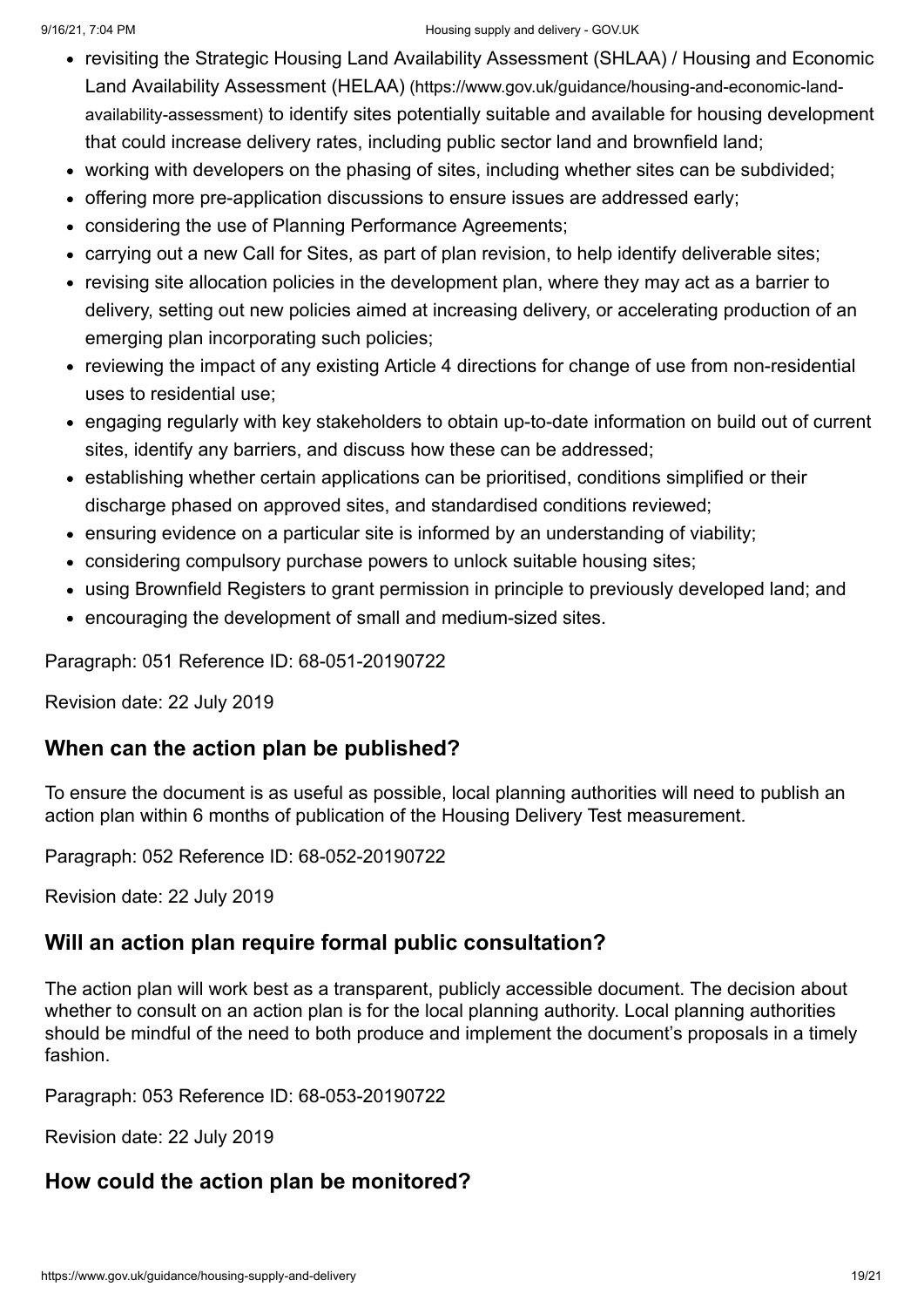Responsibility for creating the action plan lies with the local planning authority, as does monitoring of the action plan. However, the action plan is a collaborative process between various stakeholders, and all stakeholders have a responsibility to deliver the action plan.

Paragraph: 054 Reference ID: 68-054-20190722

Revision date: 22 July 2019

Published 22 July 2019 Print this page

#### **Related content**

- [Housing Land Supply Annual Position Statements](https://www.gov.uk/guidance/housing-land-supply-annual-position-statements) (https://www.gov.uk/guidance/housing-land-supplyannual-position-statements)
- Housing Delivery Test [\(https://www.gov.uk/government/collections/housing-delivery-test\)](https://www.gov.uk/government/collections/housing-delivery-test)
- [Housing Delivery Test measurement rule book](https://www.gov.uk/government/publications/housing-delivery-test-measurement-rule-book) (https://www.gov.uk/government/publications/housingdelivery-test-measurement-rule-book)
- Housing and economic needs assessment [\(https://www.gov.uk/guidance/housing-and-economic](https://www.gov.uk/guidance/housing-and-economic-development-needs-assessments)development-needs-assessments)
- Housing Delivery Test: 2019 measurement [\(https://www.gov.uk/government/publications/housing](https://www.gov.uk/government/publications/housing-delivery-test-2019-measurement)delivery-test-2019-measurement)

#### **Detailed guidance**

• [Housing Land Supply Annual Position Statements](https://www.gov.uk/guidance/housing-land-supply-annual-position-statements) (https://www.gov.uk/guidance/housing-land-supplyannual-position-statements)

#### **Collection**

Planning practice guidance [\(https://www.gov.uk/government/collections/planning-practice-guidance\)](https://www.gov.uk/government/collections/planning-practice-guidance)

#### **Explore the topic**

Planning system [\(https://www.gov.uk/housing-local-and-community/planning-system\)](https://www.gov.uk/housing-local-and-community/planning-system)

#### **Is this page useful?**

- Yes this page is useful
- No this page is not useful

Thank you for your feedback

Report a problem with this page Close<sup>1</sup>

#### **Help us improve GOV.UK**

Don't include personal or financial information like your National Insurance number or credit card details.